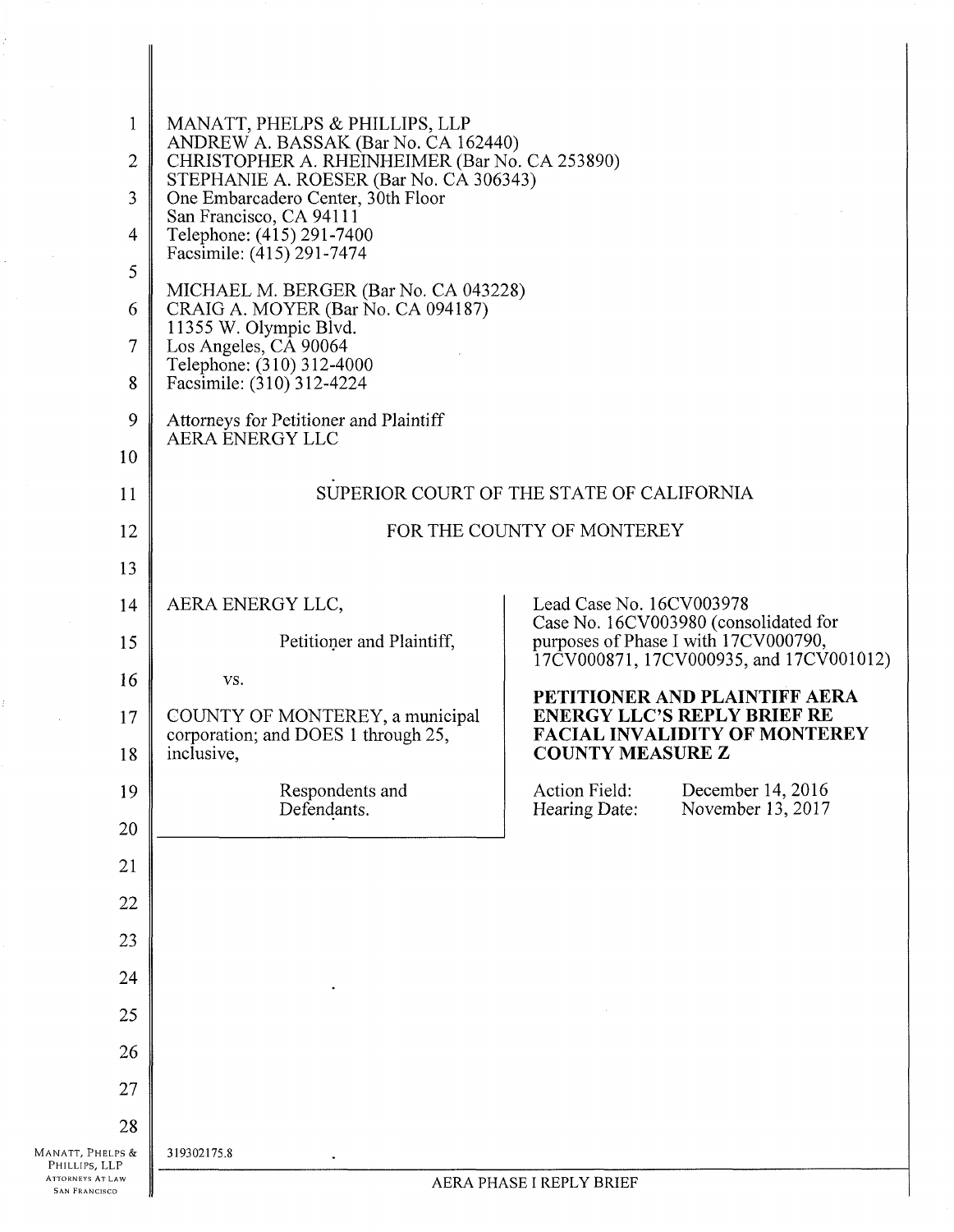| 1                                                                | <b>TABLE OF CONTENTS</b>                                                                                                                                      |  |
|------------------------------------------------------------------|---------------------------------------------------------------------------------------------------------------------------------------------------------------|--|
| 2                                                                | Page                                                                                                                                                          |  |
| 3                                                                | Ι.                                                                                                                                                            |  |
| 4                                                                | II.                                                                                                                                                           |  |
|                                                                  | Α.                                                                                                                                                            |  |
| 5<br>6                                                           | <b>B.</b><br>Measure Z is Preempted by State and Federal Law Because It Regulates<br>the Operations, Methods, and Techniques of Oil and Gas Production in the |  |
| 7                                                                | 1.                                                                                                                                                            |  |
| 8                                                                | Measure Z's "Land Use" Regulations Are Not Actually Land Use<br>2.                                                                                            |  |
| 9                                                                | a.                                                                                                                                                            |  |
|                                                                  | $\mathbf b$ .                                                                                                                                                 |  |
| 10                                                               | c.                                                                                                                                                            |  |
| 11<br>12                                                         | Defendants Manufacture a Non-Existent and Counterfactual Intent<br>3.                                                                                         |  |
|                                                                  | a.                                                                                                                                                            |  |
| 13                                                               | $\mathbf{b}$ .                                                                                                                                                |  |
| 14                                                               | C <sub>1</sub>                                                                                                                                                |  |
| 15                                                               | Measure Z is Not a Direct Ban on Oil and Gas Activities—And,<br>4.<br>Thus, Defendants' Reliance on the County's Purported Ability to                         |  |
| 16                                                               | 5.                                                                                                                                                            |  |
| 17                                                               | a.                                                                                                                                                            |  |
| 18                                                               | The Wastewater Reinjection and Impoundment Ban is<br>b.                                                                                                       |  |
| 19                                                               | The Prohibition on New Wells is Preempted by State Law 11<br>c.                                                                                               |  |
| 20                                                               | 6.                                                                                                                                                            |  |
| 21                                                               | The Mere Enactment of Measure Z Would Effect a Facial Taking 12<br>$\mathcal{C}$ .                                                                            |  |
| 22                                                               | Regardless of its Interpretation, Measure Z Strips Aera and the<br>1.<br>other Producers of All Economically Beneficial Use of Its Property                   |  |
| 23                                                               | San Ardo Operators Must Be Able to Inject or Impound<br>a.<br>Wastewater to Store and Dispose of Produced Water  12                                           |  |
| 24                                                               | San Ardo Operators Must Be Able To Drill New Wells  13<br>b.                                                                                                  |  |
| 25                                                               | c.                                                                                                                                                            |  |
| 26                                                               | Aera's Facial Takings Claim is Ripe for Review  15<br>d.                                                                                                      |  |
| 27<br>28                                                         | Measure Z's "Amortization" Provision Cannot Remedy the<br>2.<br>County's Facial Taking of Aera's Property Interests in the San                                |  |
| MANATT, PHELPS &                                                 |                                                                                                                                                               |  |
| PHILLIPS, LLP<br><b>ATTORNEYS AT LAW</b><br><b>SAN FRANCISCO</b> | 319302175.8<br><u> 1980 - John Stein, Amerikaansk politiker (* 1902)</u><br>AERA PHASE I REPLY BRIEF                                                          |  |

 $\ddot{\phantom{1}}$ 

 $\ddot{\phantom{0}}$ 

I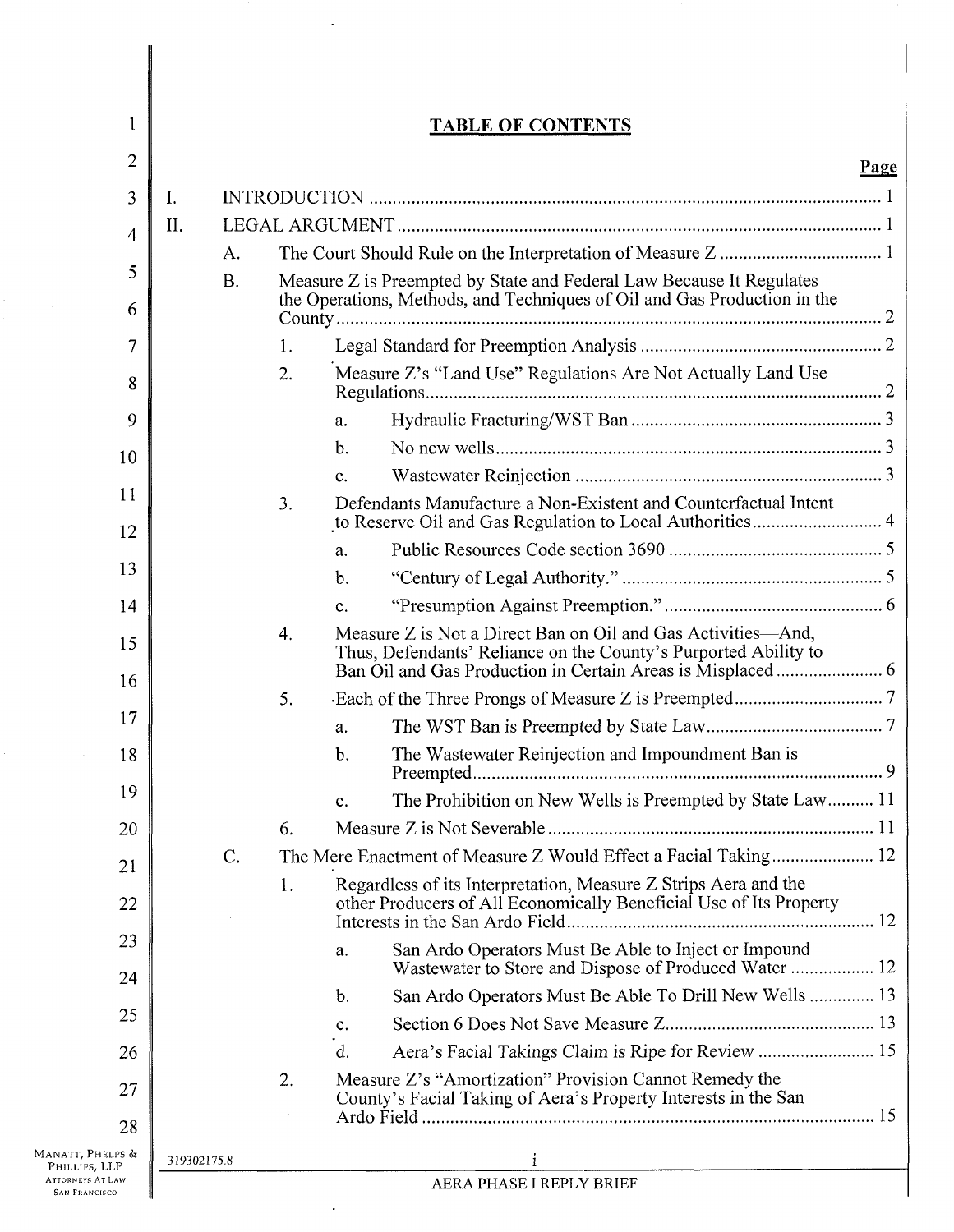| $\mathbf{1}$                                                                  | <b>TABLE OF CONTENTS</b><br>(continued)             |
|-------------------------------------------------------------------------------|-----------------------------------------------------|
| $\overline{2}$                                                                | Page<br>$\sim$                                      |
| 3                                                                             | III.<br>15                                          |
| $\overline{4}$                                                                |                                                     |
| 5                                                                             |                                                     |
| 6                                                                             |                                                     |
| $\overline{7}$                                                                |                                                     |
| $\bf 8$                                                                       |                                                     |
| 9                                                                             |                                                     |
| $10\,$                                                                        |                                                     |
| $11\,$                                                                        |                                                     |
| $12\,$                                                                        |                                                     |
| 13                                                                            |                                                     |
| 14                                                                            |                                                     |
| 15                                                                            |                                                     |
| 16                                                                            |                                                     |
| $17\,$                                                                        |                                                     |
| $1\,8$                                                                        | $\bullet$                                           |
| $19\,$                                                                        |                                                     |
| 20                                                                            |                                                     |
| 21                                                                            |                                                     |
| $22\,$                                                                        |                                                     |
| 23                                                                            |                                                     |
| 24                                                                            |                                                     |
| $25\,$                                                                        |                                                     |
| $26\,$                                                                        |                                                     |
| $27\,$                                                                        |                                                     |
| $28\,$                                                                        |                                                     |
| MANATT, PHELPS &<br>PHILLIPS, LLP<br><b>ATTORNEYS AT LAW</b><br>SAN FRANCISCO | $\rm ii$<br>319302175.8<br>AERA PHASE I REPLY BRIEF |

 $\ddot{\phantom{0}}$ 

 $\Big\}$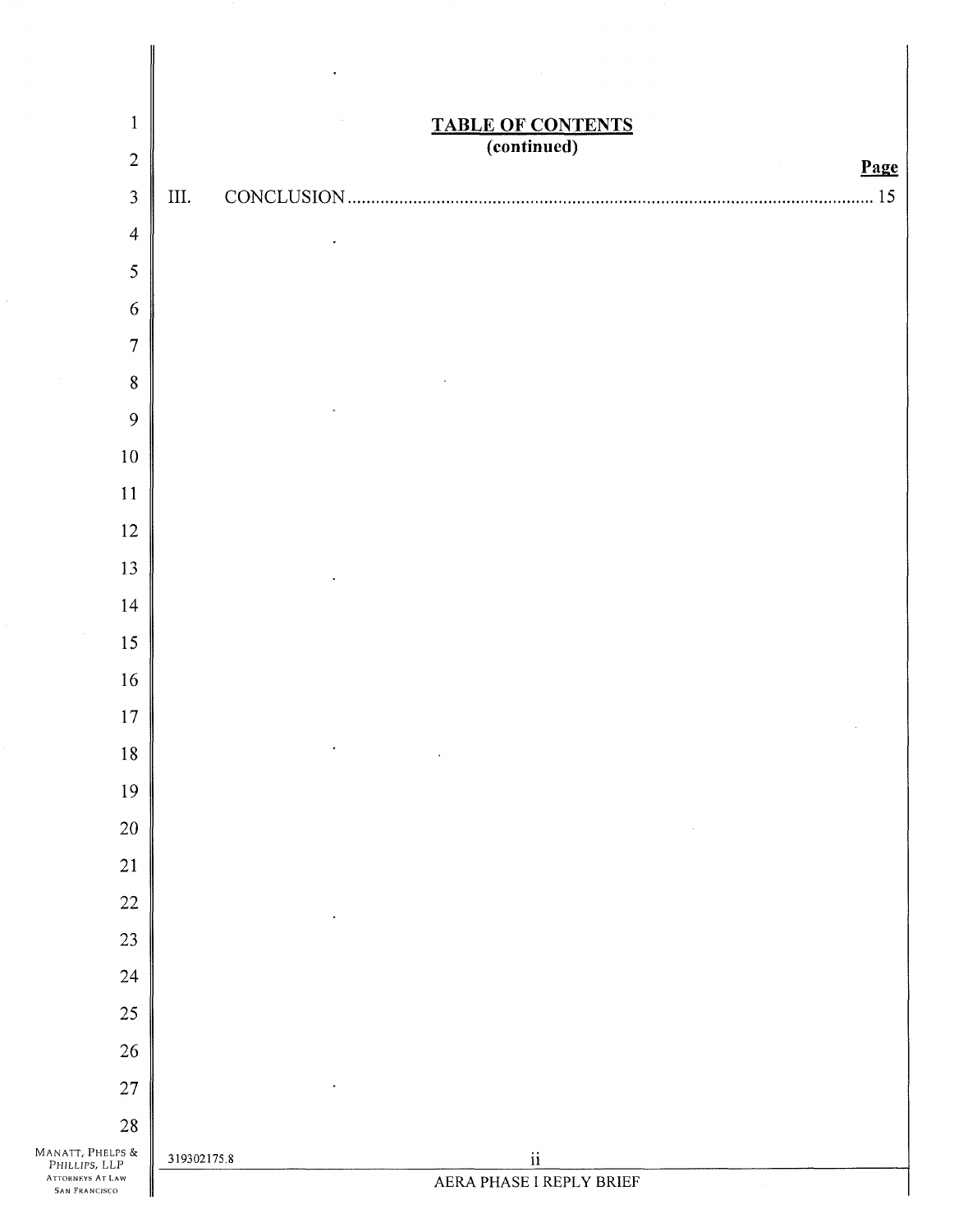# **TABLE OF AUTHORITIES**

 $\hat{\mathcal{L}}$ 

 $\ddot{\phantom{a}}$ 

1

 $\sim$   $\sim$ 

| $\overline{2}$                                  |                                                                    | Page |
|-------------------------------------------------|--------------------------------------------------------------------|------|
| 3                                               | <b>CASES</b>                                                       |      |
| 4                                               | Bath Petroleum Storage, Inc. v. E.I.L. Petroleum,                  |      |
| 5<br>6                                          | Big Creek Lumber Co. v. County of Santa Cruz,                      |      |
| $\overline{7}$                                  | EQT Prod. Co. v. Wender,                                           |      |
| 8                                               | Ex parte Blaney,                                                   |      |
| 9<br>10                                         | Friel v. County of Los Angeles,                                    |      |
| 11                                              | Gerken v. Fair Political Practices Com.,                           |      |
| 12                                              | Hansen Bros. Enterprises, Inc. v. Board of Supervisors,            |      |
| 13                                              |                                                                    |      |
| 14<br>15                                        | Higgins v. Santa Monica,                                           |      |
| 16                                              | Home Builders Ass'n of N. California v. City of Napa,              |      |
| 17<br>18                                        | L.I.F.E Cinn, v. City of Lodi,                                     |      |
| 19                                              | MacDonald, Sommer & Frates v. Yolo County,                         |      |
| 20                                              |                                                                    |      |
| 21                                              | Pacific Palisades Assoc. v. City of Huntington Beach,              |      |
| 22<br>23                                        | Pennsylvania Coal Co. v. Mahon,                                    |      |
| 24                                              | People v. Garcia,                                                  |      |
| 25                                              | San Mateo County Coastal Landowners' Ass'n v. County of San Mateo, |      |
| 26<br>27                                        | Sherwin-Williams Co. v. City of Los Angeles,                       |      |
| 28                                              |                                                                    |      |
| MANATT, PHELPS &<br>PHILLIPS, LLP               | iii<br>319302175.8                                                 |      |
| <b>ATTORNEYS AT LAW</b><br><b>SAN FRANCISCO</b> | AERA PHASE I REPLY BRIEF                                           |      |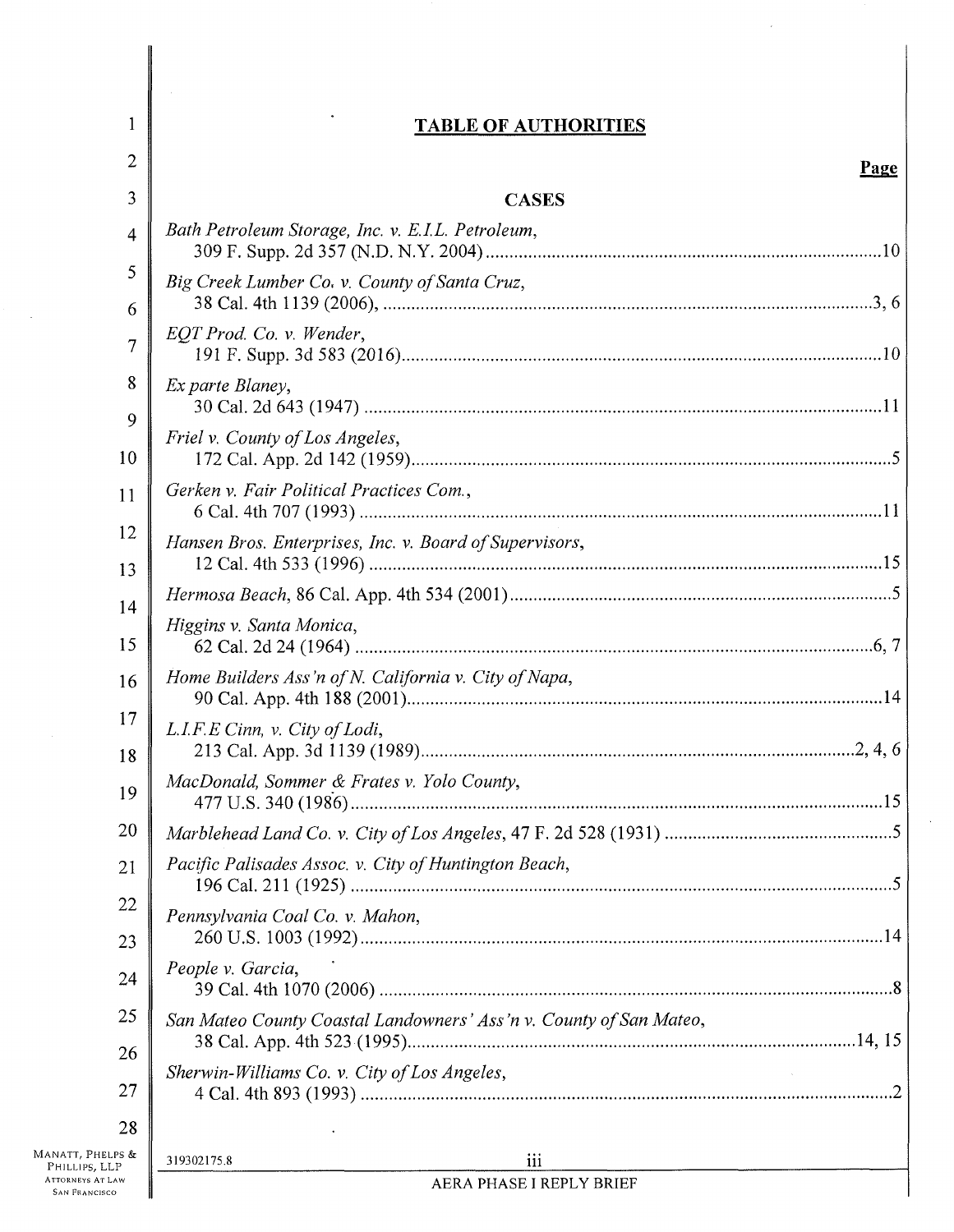| $\mathbf{1}$                                    | <b>TABLE OF AUTHORITIES</b>                                    |
|-------------------------------------------------|----------------------------------------------------------------|
| $\overline{2}$                                  | (continued)<br>Page                                            |
| 3                                               | Waste Res. Technologies v. San Francisco Dept. of Pub. Health, |
| $\overline{4}$                                  | Zubarau v. City of Palmdale,                                   |
| 5                                               |                                                                |
| 6                                               | <b>STATUTES</b>                                                |
| $\overline{7}$                                  |                                                                |
| 8                                               |                                                                |
| 9                                               |                                                                |
| 10                                              | <b>OTHER AUTHORITIES</b>                                       |
|                                                 |                                                                |
| 11                                              |                                                                |
| 12                                              |                                                                |
| 13                                              |                                                                |
| 14                                              |                                                                |
| 15                                              |                                                                |
| 16                                              |                                                                |
| 17                                              |                                                                |
| 18                                              |                                                                |
| 19                                              |                                                                |
|                                                 |                                                                |
| 20                                              |                                                                |
| 21                                              |                                                                |
| 22                                              |                                                                |
| 23                                              |                                                                |
| 24                                              |                                                                |
| 25                                              |                                                                |
| 26                                              |                                                                |
| 27                                              |                                                                |
| 28                                              |                                                                |
| MANATT, PHELPS &<br>PHILLIPS, LLP               | iv<br>319302175.8                                              |
| <b>ATTORNEYS AT LAW</b><br><b>SAN FRANCISCO</b> | AERA PHASE I REPLY BRIEF                                       |

Ĵ,

 $\hat{\boldsymbol{\theta}}$ 

ľ ║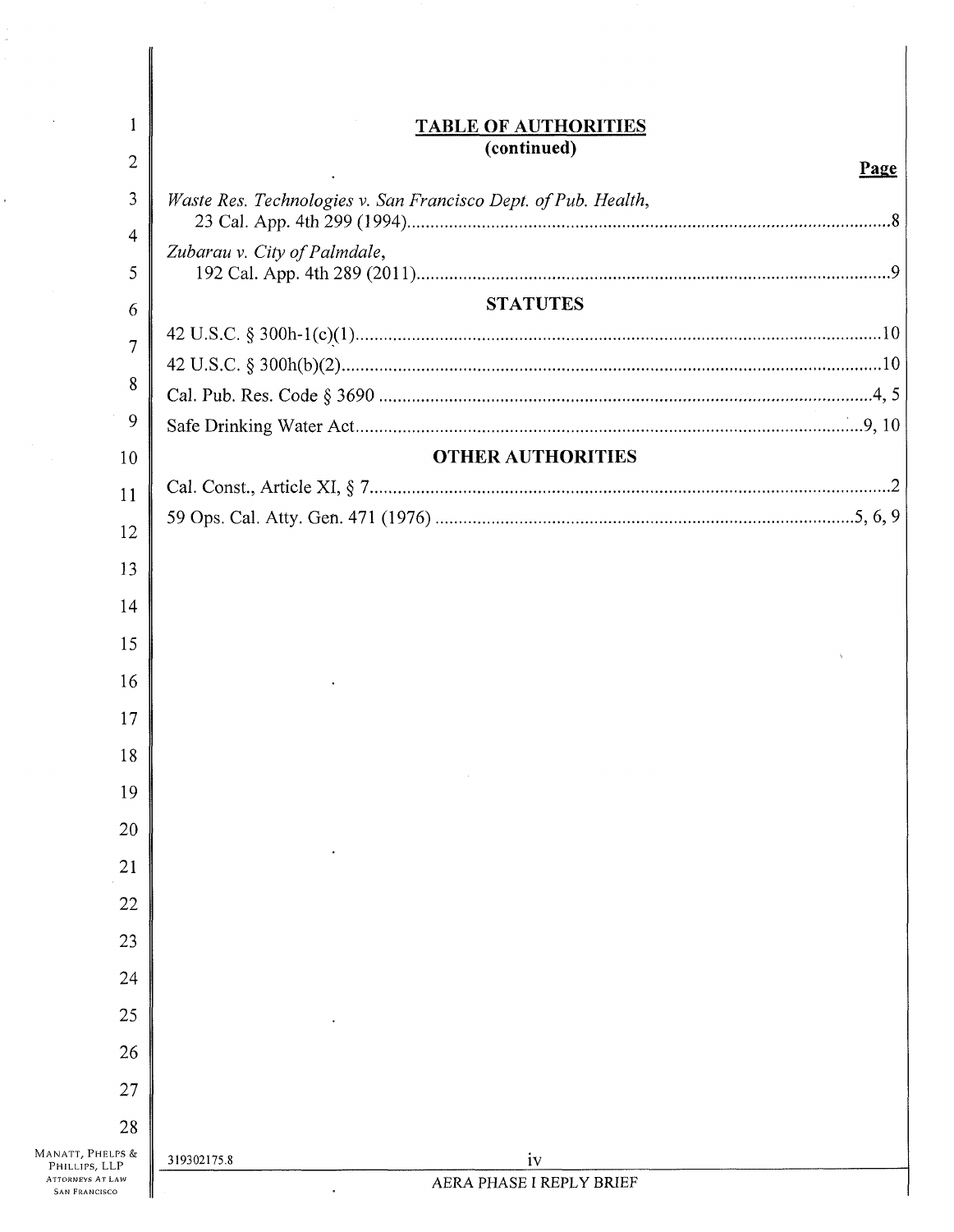1

### **I. INTRODUCTION**

2 3 4 5 6 7 8  $\mathbf Q$ 10 11 12 13 14 In their Opposition Briefs, Defendants County of Monterey ("County") and Intervenors Protect Monterey County and Dr. Solario ("Intervenors") (collectively, "Defendants") struggle to perpetuate the fiction that Measure Z is a valid land use ordinance. It is undeniable that, rather than proscribing *whether* and *where* oil and gas production activities can occur, Measure Z crosses the line into regulating the subsurface methods and operations of oil and gas production *how* oil and gas production is to be conducted in Monterey County, a matter preempted by conflicting, superior state and federal law. Intervenors claim that Measure Z was "carefully crafted"—which is true, but only in a limited sense: Seeking to avoid the extraordinarily large compensable taking that would result from a direct prohibition of oil and gas production in the County, Intervenors cunningly crafted a fatally restrictive regulation of subsurface oil and gas production activities using the jargon of land use regulation. It is improper, and allowing Measure Z to stand ultimately would result in the termination of oil and gas production in Monterey County.

15 16 17 18 19 20 21 Defendants' Opposition Briefs are long on irrelevant straw man arguments supported by hornbook recitations of inapplicable law, and very short on relevant legal analysis addressing the material issues in dispute. Cutting through to the relevant authorities and arguments, this Reply demonstrates that Measure Z is in conflict with and is preempted by superior state and federal law and effects a *per se* taking upon Petitioner Aera Energy LLC ("Aera") and the other Petitioners. For the reasons set forth below, and in the other Phase 1 Briefs and filings. Petitioner Aera respectfully requests that the Court invalidate Measure Z.

22

# **II. LEGAL ARGUMENT**

23

28

# **A. The Court Should Rule on the Interpretation of Measure Z.**

24 25 26 27 Both the County and Intervenors implicitly acknowledge that, as written, Measure Z goes too far. Consequently, Defendants proffer disparate interpretations of Measure Z in an attempt to narrow its application (although neither reinterpretation would change the ultimate result of the implementation of Measure Z—the San Ardo Field being shut down). As set forth in Chevron's

Manatt, Phelps &<br>Phillips, LLP **ATTORNEYS AT LAW** AN FRANCISCO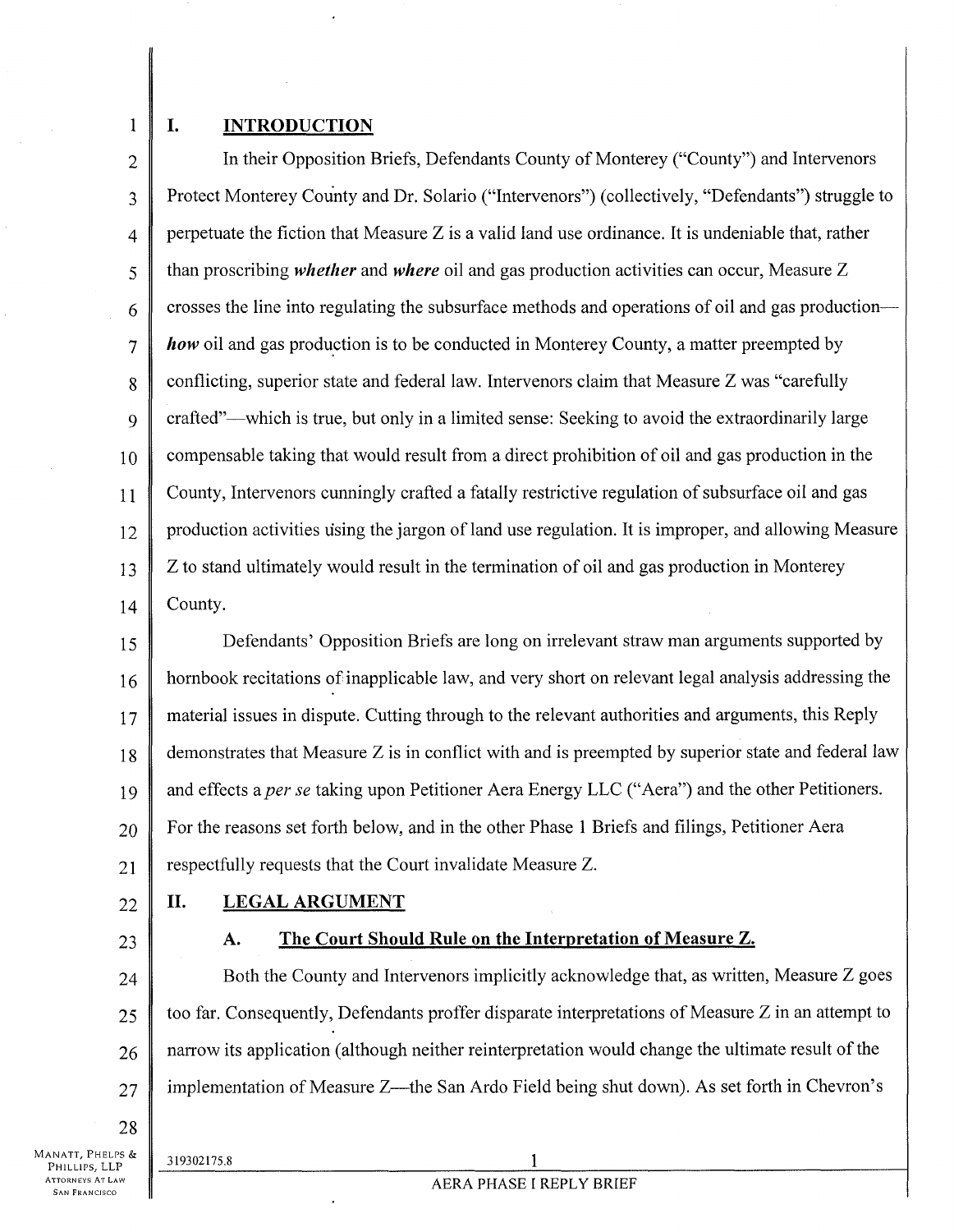Reply Brief, Defendants' interpretations are inconsistent with the language of Measure Z.<sup>1</sup>

2

3

5

1

# **B.** Measure Z is Preempted by State and Federal Law Because It Regulates the **Operations, Methods, and Techniques of Oil and Gas Production in the County.**

4 6 7 8 In its Opening Brief, Aera identified numerous, specific, superior statutes and regulations that conflict with the terms of Measure Z. (Aera OB at pp. 11-20.) Rather than address Aera's specific arguments, however, Defendants posit vague generalities about the County's land use authority and rules of preemption in the abstract. None of the fuzzy contentions in Defendants' Oppositions have merit. Measure Z is preempted.

9

# **1. Legal Standard for Preemption Analysis.**

10 11 12 13 14 15 16 17 18 19 20 21 22 Pursuant to the California Constitution, counties have broad authority to regulate land uses within their jurisdiction to promote public health, safety, and welfare. Cal. Const., art. XI, § 7. However, no county has the authority to enact regulations, including land use regulations, that conflict with state law. *Id.; Sherwin-Williams Co.* v. *City of Los Angeles,* 4 Cal. 4th 893, 897 (1993); *see also L.I.F.E Cinn, v. City of Lodi*, 213 Cal. App. 3d 1139, 1143 (1989) ("where the legislature has exhibited the intent or purpose to occupy the field to the exclusion of municipal regulation, the city lacks authority to legislate under the preemption doctrine"). Local legislation conflicts with state law where it "duplicates, contradicts, or enters an area fully occupied by general law, either expressly or by legislative implication." *Sherwin-Williams,* 4 Cal. 4th at 897. Here, the County has grossly exceeded its regulatory authority by enacting a measure that, although disguised as a "land use" regulation, actually purports to regulate the manner and methods of oil and gas production, which both Defendants concede is fully occupied by the state of California. (CO 20:16-27; 10 26:8-23; 29:12-30:18; 35:15-36:1.)

23

24

25

# **2. Measure Z's "Land Use" Regulations Are Not Actually Land Use Regulations.**

Defendants maintain that because California oil and gas law focuses on below-ground or "downhole" activities, Measure Z's above-ground "land use" prohibitions are not preempted.

- 26
- 27 28 <sup>1</sup> Defendants' non-binding interpretations of Measure Z would create even more ambiguities in the implementation of Measure Z than are inherent in the existing text of Measure Z. The County's current proposed implementing ordinance does nothing to resolve Measure Z's inherent ambiguities. (Supp. RJN, Ex. 5.)

MANATT, PHELPS & PHILLIPS, LLP ATTORNEYS AT LAW **SAN FRANCISCO**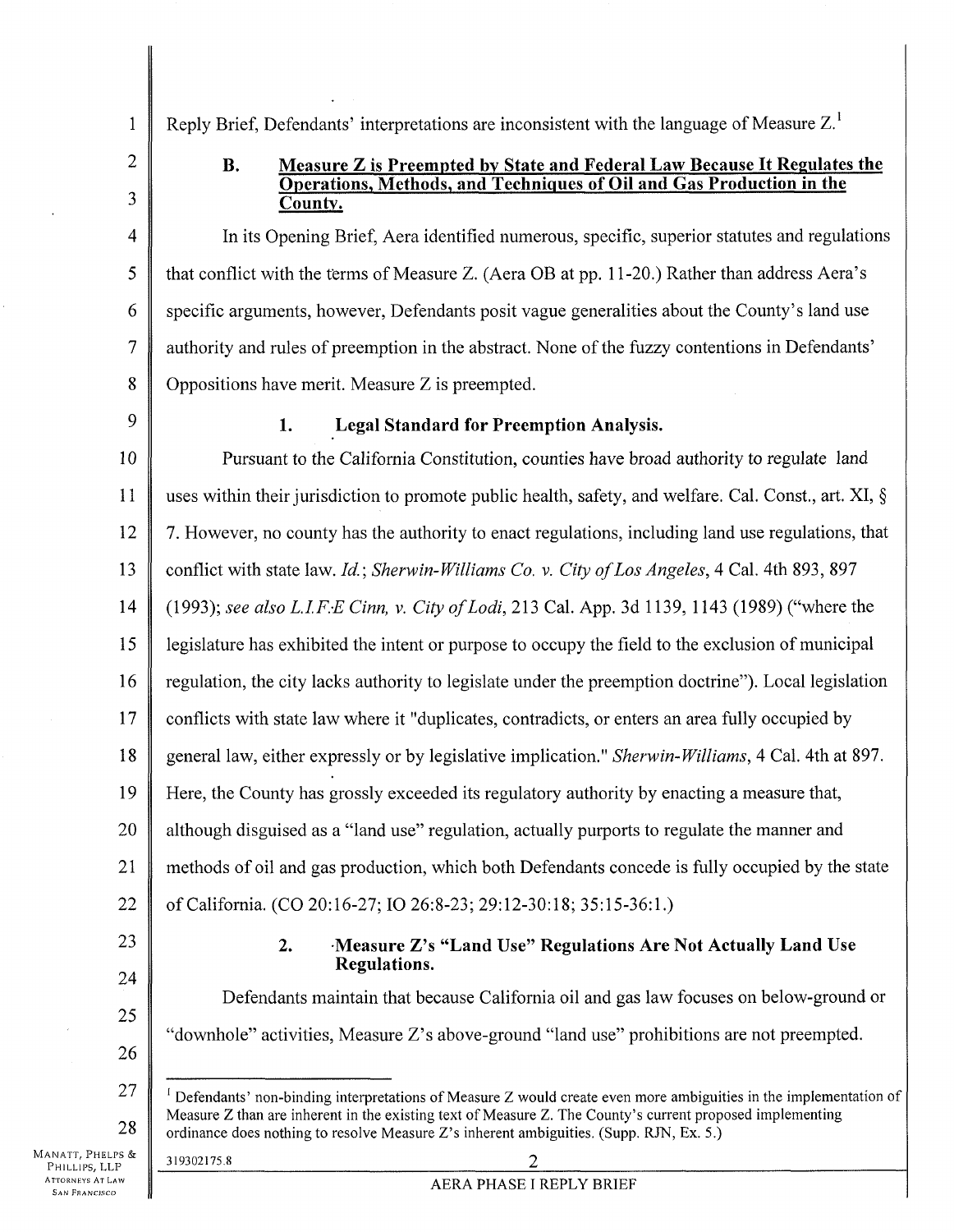**1**  2 3 4 5 Defendants' oppositions thus rely almost exclusively on the interpretation of Measure Z as an above-ground, land use ordinance. *{E.g.,* CO 20:11-27; 10 31:11-38:22.) Indeed, Defendants concede as they must that "underground phases of oil and gas production activities are fully occupied by California law," and that "a local government cannot layer conflicting downhole requirements on top of" state requirements.  $(CO 20:16-27; IO 35:15-36:1.)$ 

6 7 8 9 10 11 12 13 Defendants' concession is critical here because, although "carefully crafted" to give the appearance that Measure  $Z$  is a "land use" regulation, Measure  $Z$  is not actually a land use regulation of any kind—it does not regulate the "what" and "where" of oil operations. Rather, Measure Z is a cleverly disguised, improper regulation of downhole oil and gas production activities that dictates the manner and methods of oil and gas production contrary to applicable state and federal law. *See Big Creek Lumber Co.* v. *County of Santa Cruz,* 38 Cal. 4th 1139, 1158 (2006) (local regulations of the conduct of state-regulated timber operations preempted, but ordinance only regulating where such operations may take place permitted).

14 15 16 17 18 19 20 21 22 23 a. Hydraulic Fracturing/WST Ban. Measure Z purports to eliminate "any facility, appurtenance, or above-ground equipment... in support of well stimulation treatments." (Phase 1 Administrative Record ["AR"] 127.) Neither the text of Measure Z, nor Defendants' Briefs identify any above-ground facilities or equipment that are unique to well stimulation treatments, all of which occur underground. That is because there are none. (Supp. Sasaki Decl. 9.) In fact, the equipment employed in well stimulation treatments is the same equipment in use for oil and gas production in Monterey County, specifically including equipment currently used in steam flooding and well cleaning activities. The language of Measure Z is a blatant attempt to cloak in the language of land use regulation, impermissible county regulation of subsurface oil and gas production activities that conflict with the State's statutes and regulations.

24 25 26 27 28 b. No new wells. Measure Z does not affect the location, spacing, or appearance of new wells. Nor does it address typical land use concerns like traffic, noise, or noxious odor prevention. Indeed, the County's interpretation of the provision as allowing new wells so long as an equal number of old wells are abandoned is even less tethered to traditional notions of land use regulation than an outright ban on the drilling of new wells. Prohibiting new 319302175.8 3

AERA PHASE I REPLY BRIEF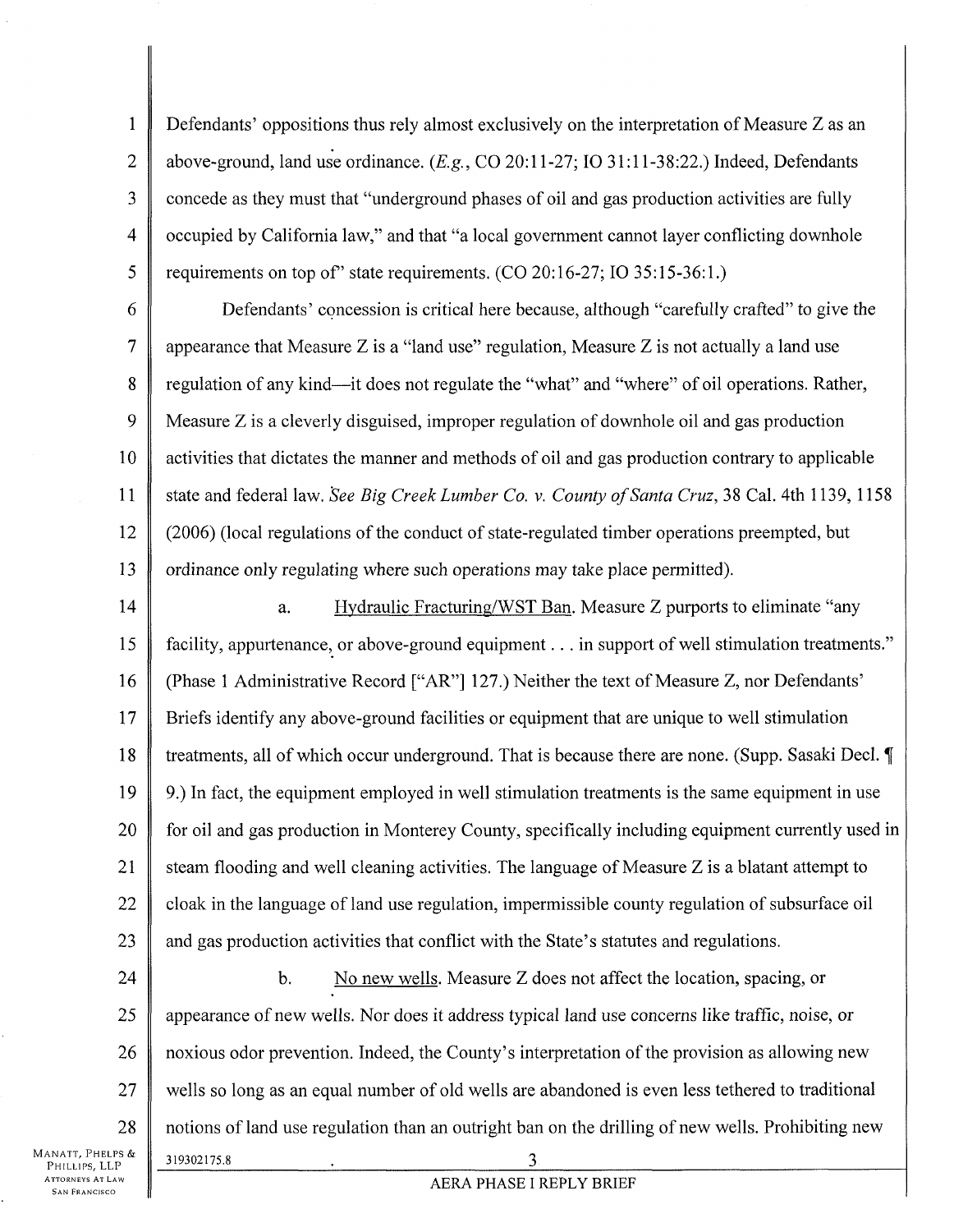1 wells is about regulating oil production, not land use.

2 3 4 5 6 7 8 9 c. Wastewater Reinjection. Finally, Measure Z purports to prohibit "any facility, appurtenance, or above-ground equipment, whether temporary or permanent, mobile or fixed, accessory or principal, in support of oil and gas wastewater injection . . . ." (AR 128-129.) Much like the WST ban, Measure Z does not identify any purported "land uses" in support of wastewater reinjection that are additional to or different from land uses in support of oil and gas extraction, steam flooding, and wastewater treatment—there are none. (Supp. Sasaki Decl. 110.) Calling this prohibition "land use" is a transparent ruse; the actual effect of Measure Z is to regulate the methods and operations of oil and gas production in the County.

10

11 12 13 14 15 16 *LI.F.E. Committee* v. *City ofLodi,* 213 Cak App. 3d 1139 (1989), is instructive here. In *L.I.F.E. Committee,* the voters in the City of Lodi passed a "land use" measure that established a "Green Belt, approximately one mile wide contiguous to the boundaries of and surrounding the City of Lodi and occupying the area between the City limits and the outer boundary of the City's sphere of influence." *Id.* at 1141. The measure went on to provide that, prior to any annexation of land within the Green Belt, there must be a citywide vote approving an amendment to the general plan with respect to the land to be annexed. *Id.* at 1146.

17 18 19 20 21 Thus, the measure appeared on its face to be an exercise of the City's land use regulatory powers. The court, however, did not limit its analysis solely to the carefully drafted words on the face of the measure. Instead, the court looked beyond the pretext on the page and to the actual impacts of the measure, holding that the citywide vote requirement was not a land use regulation and was preempted by state annexation law. *Id.* at 1148.

22 23 24 Here, the Court is faced with a similar analysis requiring it to look beyond the pretextual nature of Measure Z. Measure Z purports to be a set of land use regulations. Yet, upon examination, the "land use" regulations do not actually regulate land uses. In fact, Measure Z

25 impermissibly regulates the methods and operations of oil and gas production.

26

28

319302175.8 4

27

# **3. Defendants Manufacture a Non-Existent and Counterfactual Intent to Reserve Oil and Gas Regulation to Local Authorities.**

Defendants next argue that Measure Z is not preempted based on a series of California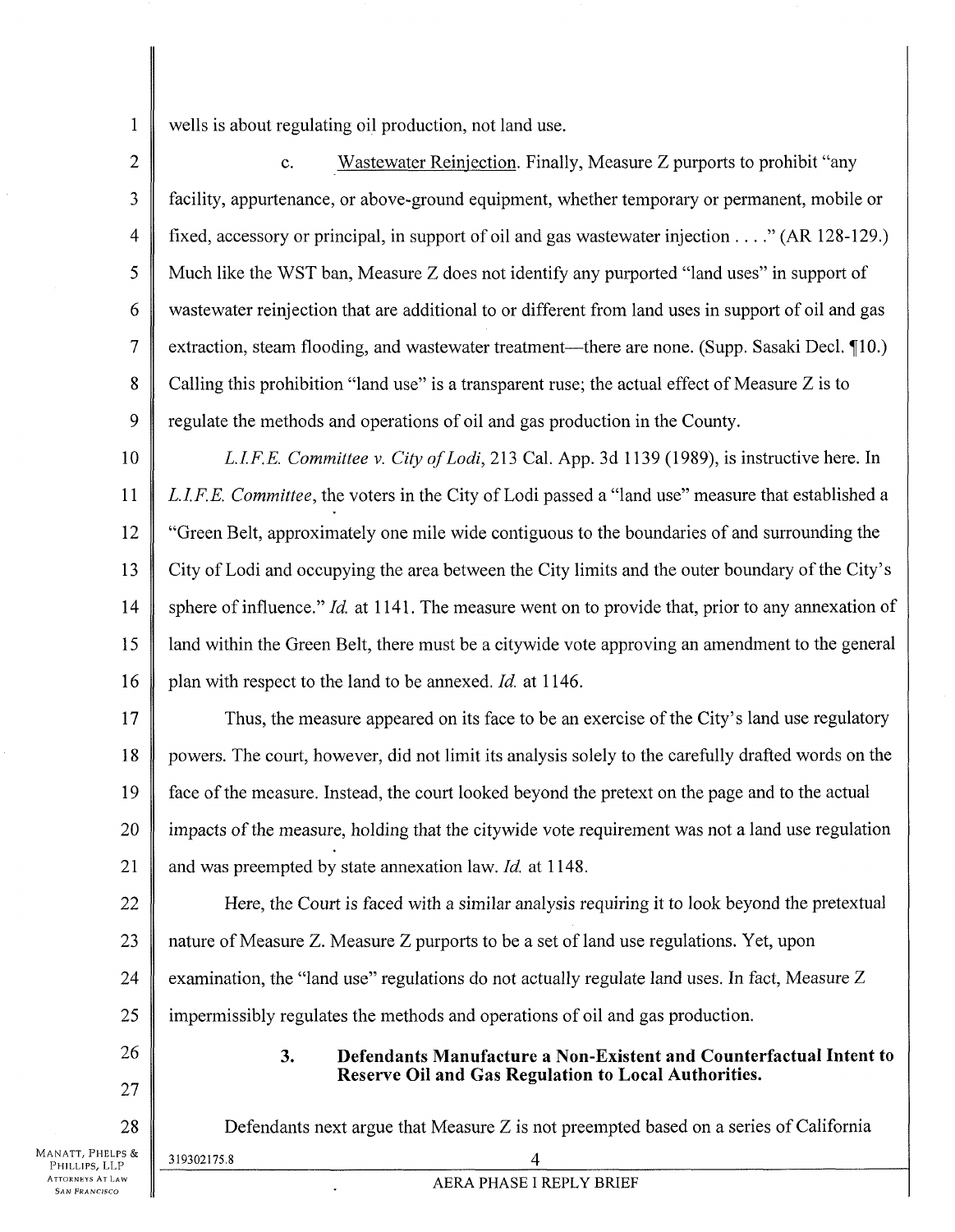1 2 3 4 5 6 7 8 authorities purportedly preserving the broad power of counties to regulate the location of oil and gas activities. According to Defendants, California has expressed an intent not to preempt local regulation of and prohibition on oil and gas production activities through (1) Public Resources Code section 3690 (CO 18:5-19:5; 10 28:23-29:11; 34:2-4); (2) "a century of legal authority" (10 26:26-31:8); and (3) the so-called "presumption against preemption" (10 25:3-26:16). The cited authorities do not establish any intent by California to permit local entities to regulate the manner and methods employed to extract oil and gas. Indeed, substantial authority demonstrates just the opposite to be true. *See, e.g.,* 59 Ops. Cal. Atty. Gen. 471, 461-462, 468-469, 478 (1976).

9 10 11 12 13 14 15 16 a. Public Resources Code section 3690. Defendants claim that, in Public Resources Code section 3690, the California legislature "expressly preserved a county's regulatory power over the conduct and location of oil and gas operations." (10 34:1-4; CO 18:1 19:5.) Section 3690, however, applies solely to the chapter of the Public Resources Code that governs unit operations: *"This chapter* shall not be deemed a preemption by the state of any existing right of cities and counties . . ." (emphasis added).<sup>2</sup> Not only is it the case that Measure Z and the cited chapter governing unitization of oil fields are not in conflict, they have nothing to do with one another. Section 3690 is irrelevant.

17 18 19 20 21 22 23 24 25 26 b. "Century of Legal Authority." Intervenors claims that "a century of legal authority... evidences a clear legislative intent not to preempt local zoning restrictions or prohibitions on oil and gas production activities." (10 26:26-31:8.) Notably, no case that Intervenors cite in support of this proposition addresses preemption or the intersection between state law and local zoning powers. Only one of the cases upon which Intervenors rely even discusses the connection between local ordinances and state law—and it does so in the context of the Contract Clause. *See Hermosa Beach Stop Oil Coalition v. City of Hermosa Beach,* 86 Cal. App. 4th 534 (2001). Further, as the Attorney General noted, the cases relied upon by Intervenors for their argument (including *Friel* v. *County of Los Angeles,* 172 Cal. App. 2d 142 (1959), *Pacific Palisades Assoc. v. City of Huntington Beach,* 196 Cal. 211 (1925), and *Marblehead Land* 

27

28

 $2$  The Attorney General also emphasized the limited application of section 3690: "[S]ection 3690 applies only to 'any existing rights' and only to the provisions of 'this chapter,' i.e., chapter 3.5." 59 Ops. Cal. Atty. Gen. at 473.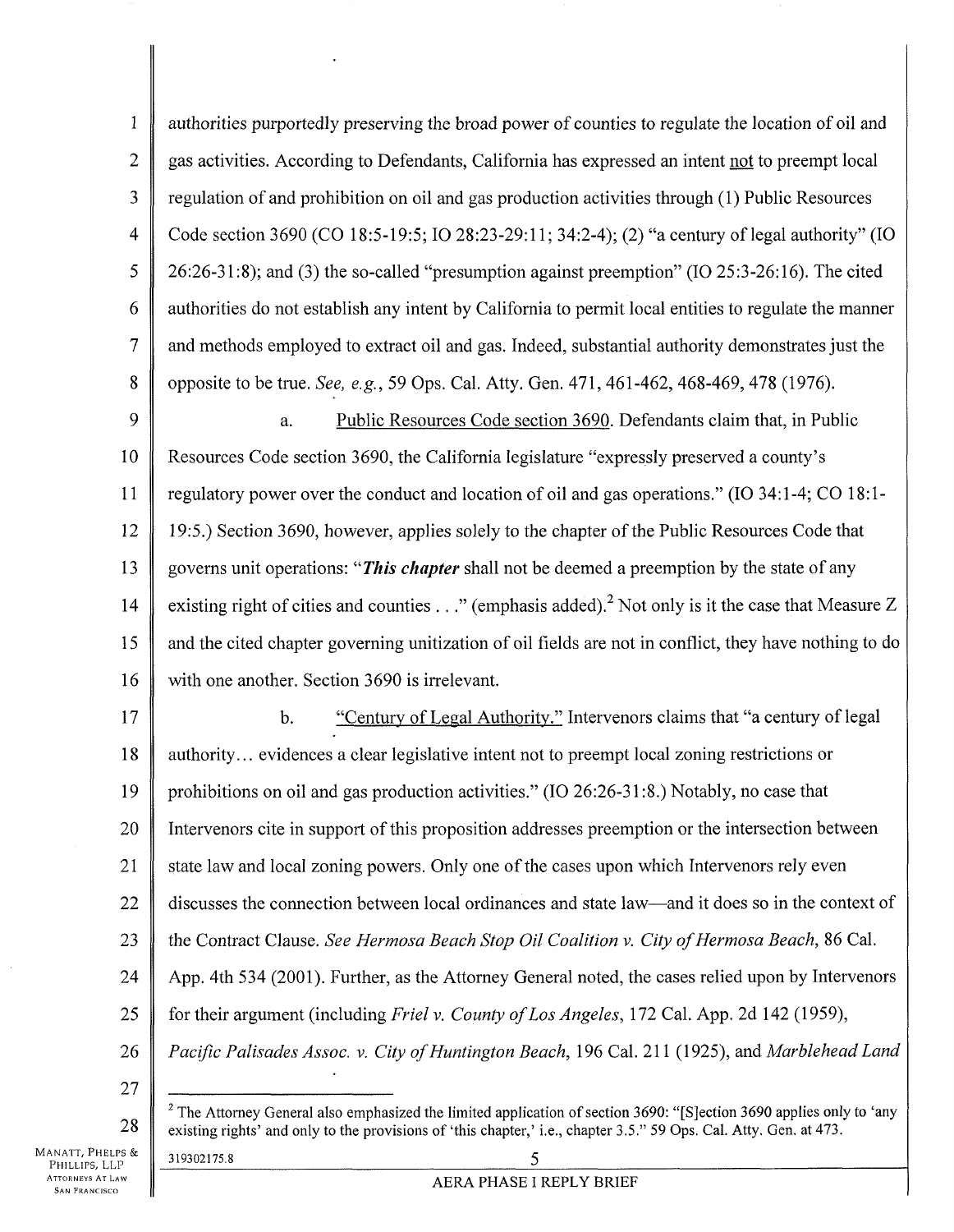1 2 3 4 *Co.* v. *City of Los Angeles,* 47 F.2d 528 (1931)) arose out of a local authority's attempt to restrict or prohibit—*not regulate*—oil and gas activities. 59 Ops. Cal. Atty. Gen. at 468. And finally, as discussed above, although Measure Z was "carefully crafted" to appear to be a set of land use restrictions, in reality Measure Z has nothing to do with land use or zoning.

5 6 7 8 9 At bottom, these cases establish that local authorities may at times regulate above ground land uses related to oil and gas production—for example, by regulating the zoning designations in which oil wells can be drilled. The cases do not establish any legislative intent for local authority to override conflicting state law. Nor do the cases demonstrate California's "intent" to allow counties to regulate the methods and procedures of oil and gas production.

10 11 12 13 14 15 16 17 18 c. '"Presumption Against Preemption." Both the County (CO 12:1-13:1) and Interveners (10 25:9-l 8) rely on *Big Creek Lumber Co.* v. *County of Santa Cruz,* 38 Cal. 4th 1139 (2006), to establish a purported "presumption against preemption"—*i.e.* that "when local government regulates in an area which it *traditionally* has exercised control, such as the location of particular land uses, California courts will presume, absent a clear indication of preemptive intent from the Legislature, that such regulation is *not* preempted by state statute." *Id.* at 1149. This fails to recognize that no California county "*traditionally* has exercised control" over either (1) subsurface oil and gas activities; or (2) *how* oil and gas operations may be conducted. 59 Cal. Opps. Cal. Atty. Gen. at 478.

19 20 21 22 Further, *Big Creek* goes on to provide that this presumption applies "unless [preemptive] intention is made clearly to appear *either* by express declaration *or by necessary implication." Id.*  at 1149-1150 (emphasis added) (citations omitted). Here, California's extensive and comprehensive regulation of subsurface oil and gas activities necessarily preempts those local

23 regulations that intrude on the regulation of the methods and operations of oil and gas production.

24 25

**4. Measure Z is Not a Direct Ban on Oil and Gas Activities—And, Thus, Defendants' Reliance on the County's Purported Ability to Ban Oil and Gas Production in Certain Areas is Misplaced.** 

26 27 28 Manatt, Phelps & Lastly, Defendants spend significant time arguing that localities have the authority to completely ban oil and gas production activities. (10 26:24-31:8; CO 14:5-15:17.) For example, the County cites to *Higgins* v. *Santa Monica,* 62 Cal. 2d 24, 32 (1964), which the County alleges 319302175.8 6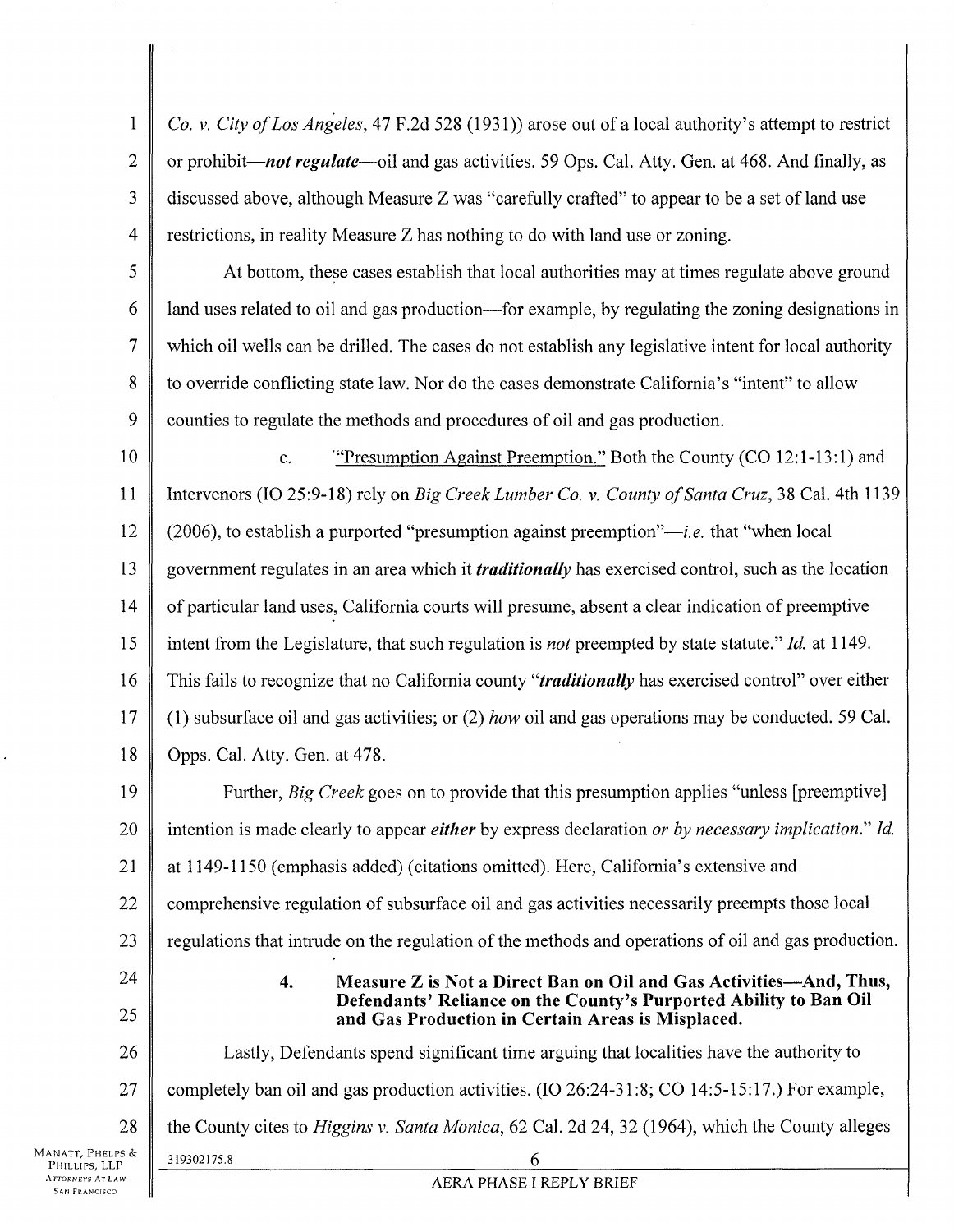1 2 3 4 5 6 7 "squarely answers the question before this Court about whether Measure Z is preempted." (CO 15:4-14.) *Higgins* holds that, at least as of the time of the decision, a city was permitted to prohibit entirely oil and gas operations in tidelands within the city's boundaries, but the city could not regulate the manner and methods of operations. *Higgins*, 62 Cal. 2d at 32. This argument has no place in the Measure Z analysis because Measure Z does not institute a direct ban on oil and gas activities in any particular area or zoning designation. Rather, Measure Z improperly purports to regulate the methods and operations of oil and gas activities in the County.<sup>3</sup>

8

### **5. Each of the Three Prongs of Measure Z is Preempted.**

9 10 11 Defendants confine the majority of their analysis to vague, surface-level and conclusory arguments. In its Opening Brief, however, Aera identified numerous conflicts between each of the prongs of Measure Z and applicable state and federal law.

12 13 14 15 16 17 18 19 20 a. The WST Ban is Preempted by State Law. Defendants argue that Measure Z's WST ban is not preempted by state law because Measure Z does not regulate the belowground or "downhole" activities that are the central focus of state laws, including SB 4 and its implementing regulations. (CO 15:21-16:2; 10 35:1-36:1.) Defendants' argument is misplaced. Defendants conveniently ignore that in developing the regulations to implement SB 4, DOGGR expressly considered and *refused to adopt* a statewide hydraulic fracturing ban after concluding that such a ban was not an "environmentally superior alternative" because it would require California to import oil and gas at a level that would significantly increase greenhouse gas emissions. (JRJN, Ex.-26 at ES-23.)

21 22 23 24 Instead of addressing the statutes and regulations that directly conflict with the WST ban, Defendants argue that there is no basis to find that SB 4 ever preempts a local regulation because: (1) the Public Resources Code contemplates working with local agencies to collect information about wells (CO 19:6-17); (2) Senator Fran Pavley stated that SB 4 is "not intended to preempt..

MANATT, PHELPS &<br>PHILLIPS, LLP **ATTORNEYS AT LAW SAN FRANCISCO** 

<sup>25</sup>  26 27 28 <sup>3</sup> This regulation of the methods and operations of oil and gas production will cause the termination of all oil and gas operations in the County, but that is only because the regulations are so restrictive that they leave no space for operations to continue. Indeed, eliminating oil and gas operations in the County was the clear intent of the drafters of Measure Z, but it could not so state on its face or it would be an obvious compensable taking. In other words, in attempting to avoid liability for a taking—which Interveners knew the County could not afford and voters would not approve—Intervenors "carefully crafted" Measure  $Z$  in a way that not only fails to avoid takings liability, but also is preempted because it regulates the methods and operations of oil production in the County.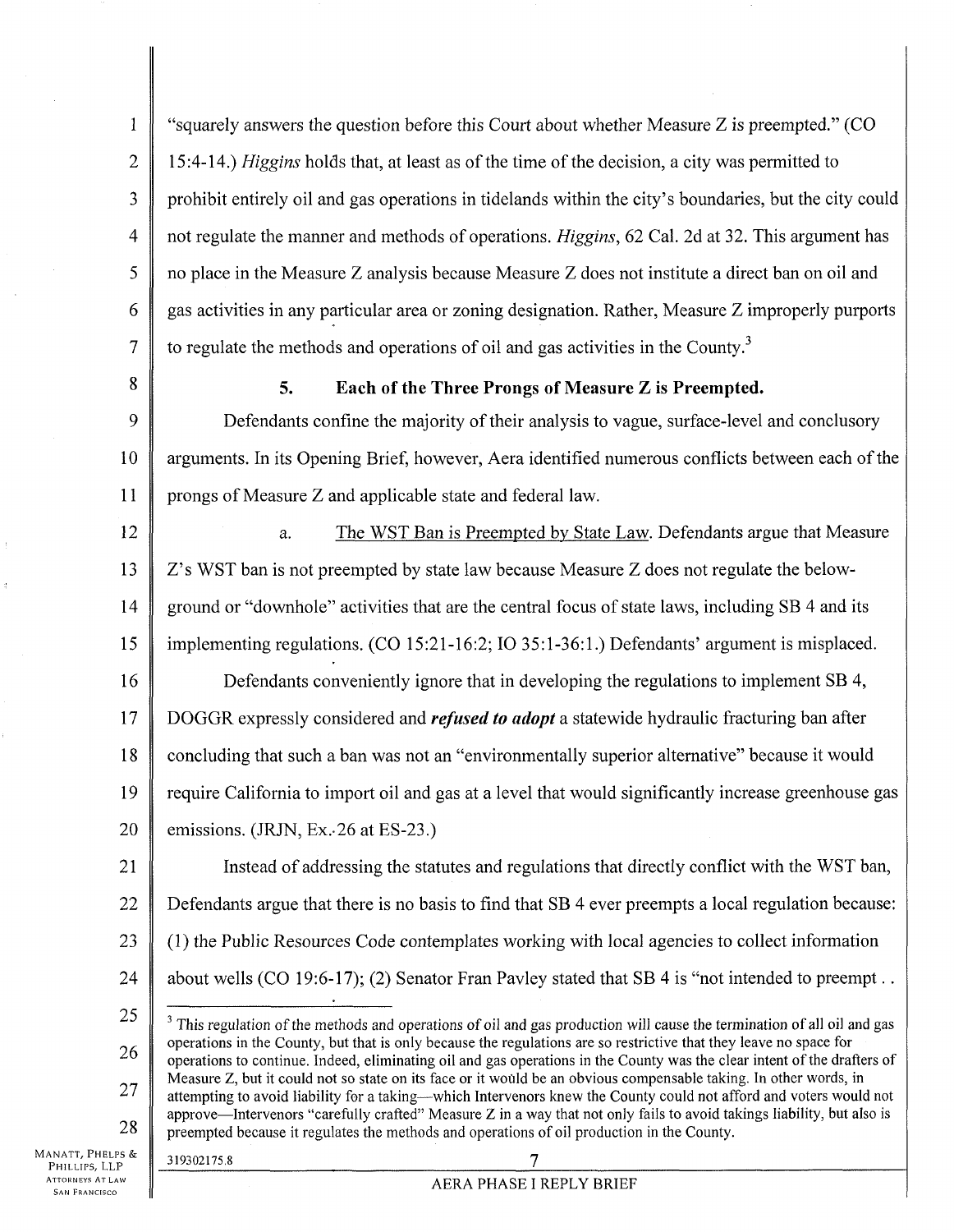. local government's authority over land use" (CO 18:23-26; 10 36:7-17); and (3) SB 4 does not include an express preemption provision (CO 18:5-9). Each of these arguments fails.

3 4 5 6 7 8 9 10 11 First, that the Public Resources Code calls for the collection of information from local governments does not rise to the level of mandated coordination with local governments that resulted in a finding of preemption in the case upon which the County relies, *Waste Res. Technologies v. San Francisco Dept. of Pub. Health,* 23 Cal. App. 4th 299, 307 (1994). There, the court found a local regulation was not preempted by a state law that explicitly looked to local governments to *implement and enforce the state law,* contained "numerous provisions" directing the state to consult and coordinate with local agencies, and specifically required the designation of a "local enforcement agency" to police the law. *Id.* at 306. In short, allowing local entities to collect information is not on par with relying on local entities to implement and enforce state law.

12 13 14 15 16 Second, Senator Pavley's statements about her beliefs regarding SB 4 have no bearing on whether SB 4, as implemented, preempts Measure Z's WST ban. Measure Z's well stimulation provision is not a traditional land use ordinance; but rather a thinly veiled improper regulation of downhole oil and gas activity. And furthermore, Senator Pavley's statement is inadmissible and irrelevant to the meaning of SB 4. *{See* Plaintiffs' Objections to Evidence at 2:11-4:18.)

17 18 19 20 21 22 23 24 25 Third, Intervenors' suggestion that SB 4 cannot impliedly preempt Measure Z because SB 4 does not contain an express preemption provision is meritless. Neither the language of SB 4 (including, section  $3160(n)$ ), nor DOGGR and Senator Pavley's statements as to preemption allow for regulations that conflict with the requirements of SB 4 (which Measure Z does). Intervenors rely on *People v. Garcia,* 39 Cal. 4th 1070, 1088 (2006), to argue that SB 4's failure to expressly preempt local regulation of fracking after extensive court holdings allowing local regulation of surface oil and gas activities, indicates the legislature's intent to leave such regulation to local authorities. (10 36:2-17.) That reliance is misplaced. *Garcia* involved a criminal statute that was amended after the court interpreted that same statute.<sup>4</sup> It did not concern,

26

**1** 

2

27 28 <sup>4</sup> In *Garcia*, the People challenged the court to reconsider its previous holding that a welfare applicant exonerated of fraud charges during an administrative hearing could not be criminally prosecuted for welfare fraud under collateral estoppel. 39 Cal.4th at 1070. The court rejected the People's request to overturn its finding on the basis that the welfare statute was changed to permit, rather than require, administrative proceedings seeking restitution of benefits before a criminal prosecution. *Id.* at 1085. The court reasoned that in amending the welfare code, the State was

MANATT, PHELPS & PHILLIPS, LLP **ATTORNEYS AT LAW SAN FRANCISCO**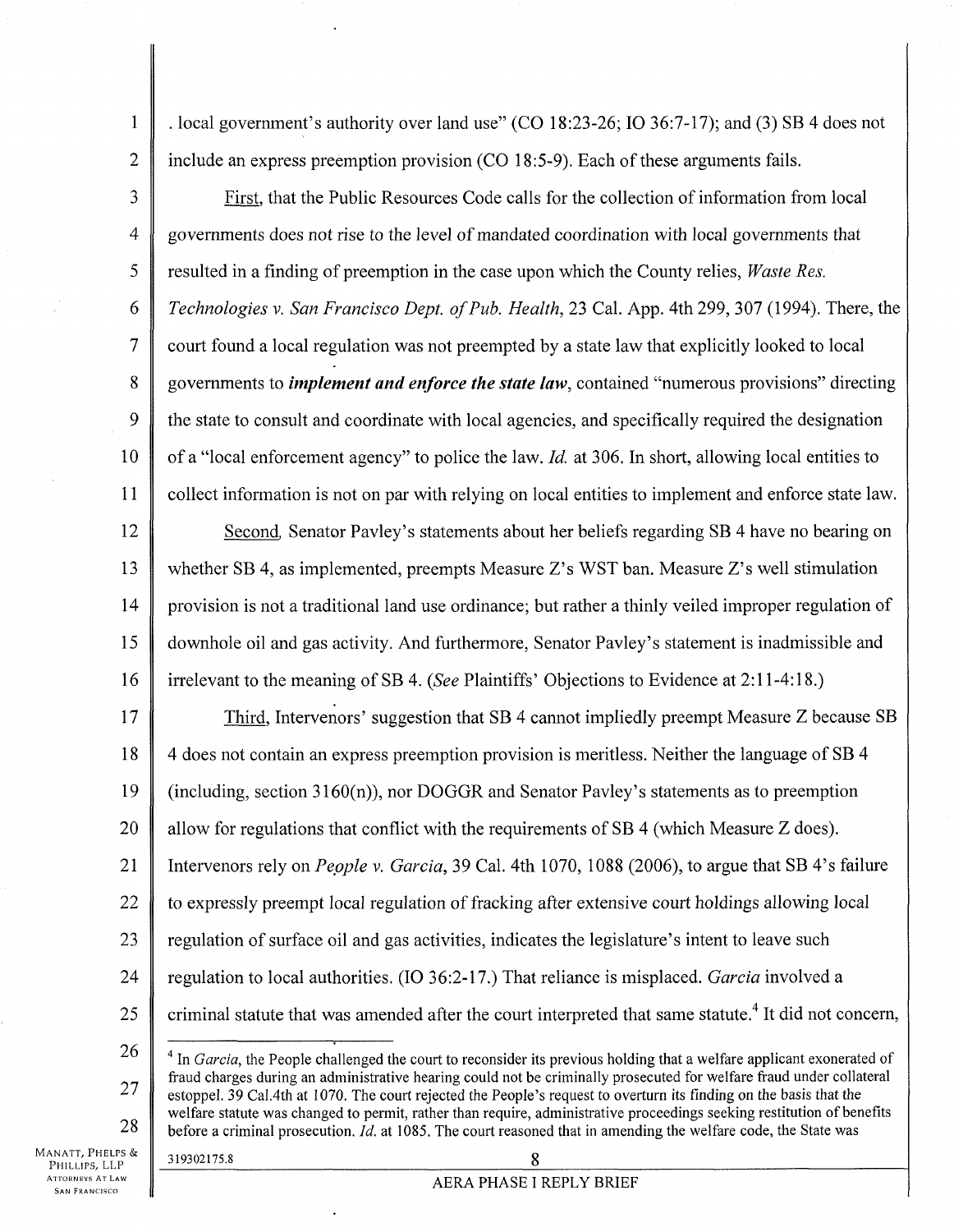**1**  2 3 as here, a state law enacted to regulate one aspect of an industry (well stimulation treatments) after courts allowed local entities to regulate a different aspect of that industry (above-ground oil and gas land uses).

4 5 6 7 8 9 10 11 Further, as the Attorney General concluded, California's regulation and permitting of plans of operation, methods, materials, procedures, and equipment to be used in oil and gas production leaves "no room for local regulation"—and that was before the State further expanded its regulation of the methods and operations of oil production with SB 4. 59 Ops. Cal. Atty. Gen. at 461-462. That Measure Z does not *directly* purport to exercise control over subsurface activities is irrelevant: "in all probability there will in our view be a conflict with state regulation when a local entity, attempting to regulate for a local purpose, directly or *indirectly* attempts to exercise control over subsurface activities." 59 Ops. Cal. Atty. Gen. at 478 (emphasis added).

12 13 14 15 16 17 Lastly, in a haphazard footnote, Intervenors claim that "hydraulic fracturing has many above ground impacts," including visual intrusions, impacts to air quality, "health issues," "noise audible to surrounding land uses," vibrations, and "increased traffic." (10 35:25-28.) But Measure Z's hydraulic fracturing prohibition does not address any of these alleged impacts and neither Interveners nor the County attempt to show how the WST ban would reduce alleged above ground impacts in comparison to non-WST oil and gas production.<sup>5</sup>

18 19 20 21 b. The Wastewater Reiniection and Impoundment Ban is Preempted. Measure Z's wastewater reinjection and impoundment provisions prohibit the exact activities that DOGGR and the Water Boards, acting under delegated authority from the EPA, allow. They are therefore preempted by state and federal law.

22 23 Defendants contend that the Safe Drinking Water Act ("SDWA") does not preempt Measure Z's wastewater impoundment and injection ban because the SDWA (1) contains a

24 25 presumed to be fully cognizant of the court's previous interpretation of that statute - had the state wanted to abrogate the court's prior holding, it could have done so. *Id.* at 1088.

26 27 28  $\frac{1}{5}$  Intervenors assert that Plaintiffs have no standing to obtain relief based upon Measure Z's prohibition of land uses in support of well stimulation treatments because no producer uses, or intends to use, hydraulic fracturing at the San Ardo Field. (10 34: 7-19.) A plaintiff has standing to bring a facial challenge if "beneficially interested in the controversy." *Zubarau* v. *City of Palmdale,* 192 Cal. App. 4th 289, 299-300 (2011) (internal citations omitted). Here, Plaintiffs have property interests in the oil and gas at San Ardo Field, and are therefore "beneficially interested" in the methods permitted to extract that oil and gas. More importantly, both Defendants stipulated on the record that standing would not be raised during Phase 1 of this action. (Supp. RJN, Ex. 2 [June 7, 2017 Hearing, 29:6-32:21].)

MANATT, PHELPS & PHILLIPS, LLP **ATTORNEYS AT LAW SAN FRANCISCO**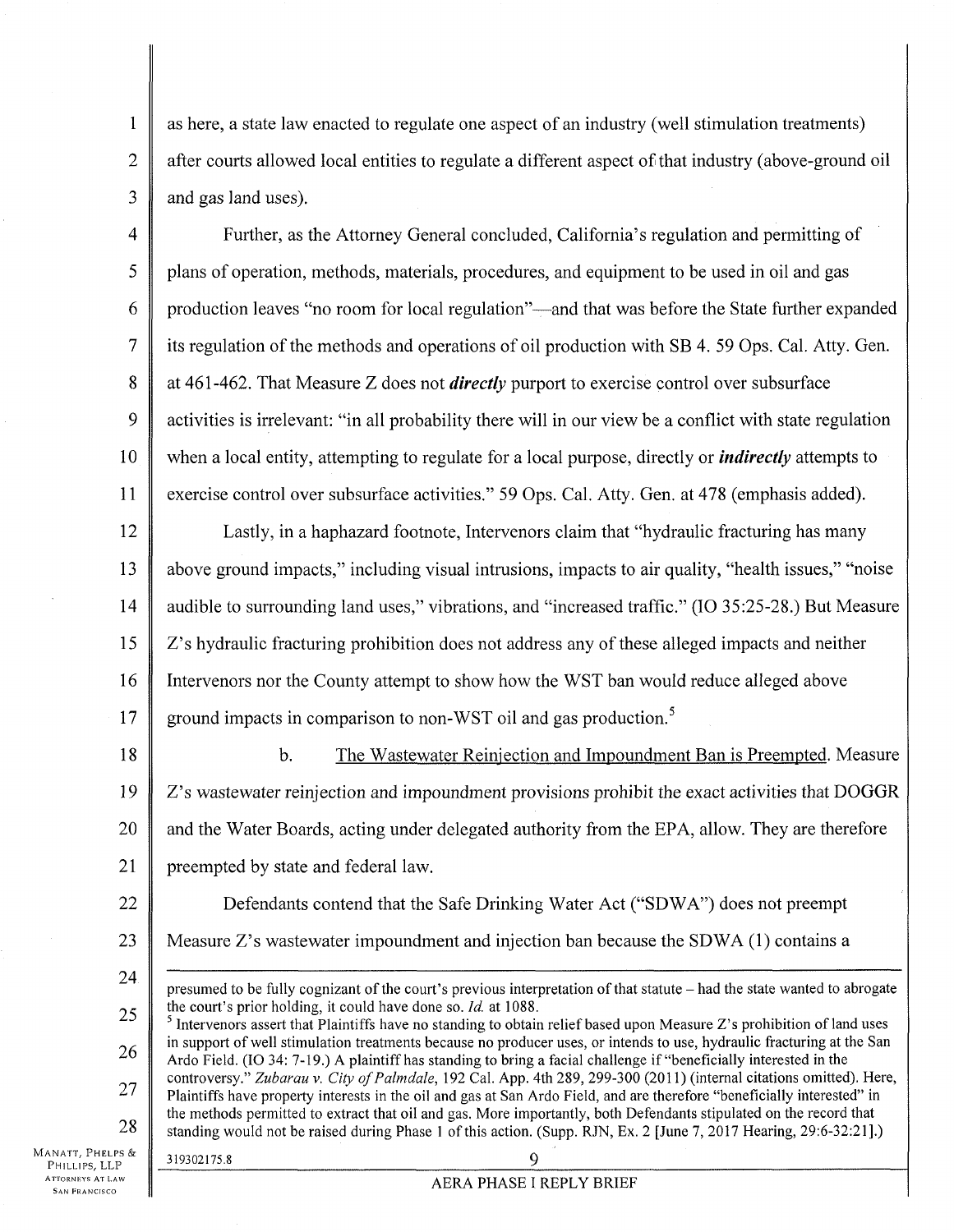**1**  2 3 4 5 savings clause preserving the authority of states and political subdivisions to adopt and enforce regulations concerning underground injection (10 38:24-39:11; CO 23:11-24:4); and (2) allows for supplementary local regulation that interferes with underground injection where "essential to assure that underground sources of drinking water will not be endangered by that injection." (10 40:16-41:22; CO 26:8-14.)

6 7 8 9 10 11 12 13 Defendants' reading of the SDWA's savings clause blatantly ignores the rest of the Act. The SDWA specifically provides that a state UIC program may not prohibit "the underground injection of wastewater or other fluids which are brought to the surface in connection with oil or natural gas production." 42 U.S.C. §§ 300h(b)(2), 300h-1(c)(1). And as set forth in *EQT Prod. Co.* v. *Wender,* 191 F. Supp. 3d 583 (2016), "[a]lthough the SDWA savings clause permits local law to remain effective despite the existence of a UIC program, surely the prohibition [against banning injection of wastewater and other fluids brought to the surface with oil or gas production] prevents such local law from altogether preventing UIC activity." *Id.* at 601.<sup>6</sup>

14 15 16 17 18 19 20 21 Defendants further attempt to sidestep the SDWA's clear prohibition by arguing that the County may enact regulations that interfere with or impede underground injection if "essential" to protect underground sources of drinking water. Defendants rely on *Bath Petroleum Storage, Inc. v. E.I.L. Petroleum,* 309 F. Supp. 2d 357 (N.D. N.Y. 2004), in which the state of New York was allowed to require permits in addition to those required under the state-administered UIC program. Despite Defendants' best efforts, *Bath* simply does not stand for a county's right to prohibit underground wastewater reinjection. *Bath* did not allow—much less consider—an outright ban on injecting produced water into UIC reinjection wells.

- 22 23 24 25 Furthermore, Defendants' contention that Measure Z is "essential" to protect underground sources of drinking water is factually baseless, and Defendants do not submit any evidence to the contrary. Reinjected produced water in Monterey County is returned to salty, oil-bearing aquifers that are not suitable now, and are not reasonably expected to serve in the future, as a source of
- 26

# 319302175.8 ' 10

<sup>27</sup>  28  $6$  Defendants' attempt to render  $EQT$  inapposite fails. That California counties have broad authority to regulate the location of oil and gas operations, including underground injection, does not defeat the express language of the SDWA. And even so, Measure Z exceeds the County's land use authority by regulating the manner and methods of underground reinjection and impoundment, not merely the location.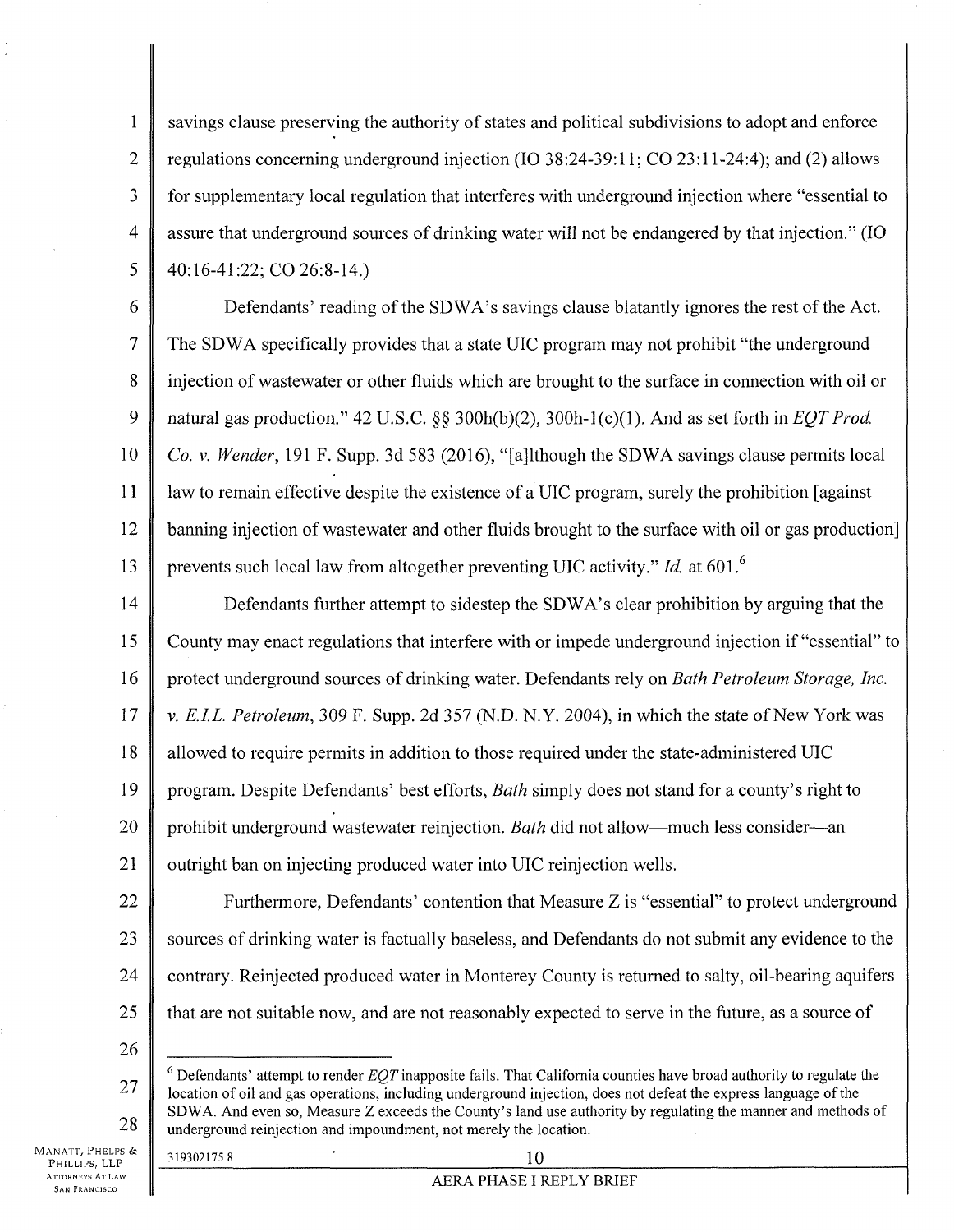1 2 3 4 5 drinking water. (JRJN, Ex. 79 at ES-2; Sasaki Decl. ¶ 20, Suppl. Johnson Decl., Ex 1 [Burzlaff] Depo. at 56:5-58:15.) Indeed, Defendants' theory of the "essential" protection clause would completely swallow the SDWA's prohibition on reinjection bans: There is no more appropriate place to reinject produced water than into salty, oil-bearing aquifers that do not, and will not in the future, serve as a source of drinking water.

6 7 8 9 10 11 12 13 14 15 16 c. The Prohibition on New Wells is Preempted by State Law. As an initial matter, Aera identified numerous statutes and regulations that directly conflict with Measure Z's ban on new wells. (*See* Aera Opening Brief pp. 18-20.) Defendants' do not address a single specific statutory or regulatory provision. Their silence on those provisions speaks volumes. Measure Z's prohibition on new wells is a regulation of the manner and method by which oil and gas may be produced in the County. By banning new wells (or requiring new wells to be offset by abandonment of existing wells, as the County argues), Measure Z dictates not where oil and gas may be produced in the County, but instead *how* oil and gas may be produced within the County by, for example, forcing oil and gas producers to rework existing wells "through re-drilling or horizontal drilling" where they would otherwise drill new wells. (10 23:13-24:4.) The prohibition on the drilling of new .wells is, therefore, preempted by state law.

17

### **6. Measure Z is Not Severable.**

18 19 20 21 22 23 24 25 26 27 28 Manatt, Phelps & Measure Z presents, and was promoted to the public as, a single unified, non-divisible ordinance to "ban fracking." As such, if the Court finds any one of Measure Z's three prongs preempted, the entire ordinance must fail. *See Ex parte Blaney,* 30 Cal. 2d 643, 655 (1947) ("if the statue is not severable, then the void part taints the remainder and whole becomes a nullity.") Defendants argue that Measure Z is severable because voters were informed about each of the three prongs and because each prong contributes to the Measure's overriding purpose. (CO 30:5-31:2; 10 44:20-27.) These arguments fail because the test for volitional severability is not whether voters were "informed" of each provision, but "whether it can be said with confidence that the electorate's attention was sufficiently focused upon the parts to be severed so that it would have separately considered and adopted them in absence of the invalid portions." *Gerken* v. *Fair Political Practices Com., 6* Cal. 4th 707, 714-715 (1993) (internal citations omitted). There 319302175.8 H

PHILLIPS, LLP **ATTORNEYS AT LAW SAN FRANCISCO** 

## AERA PHASE I REPLY BRIEF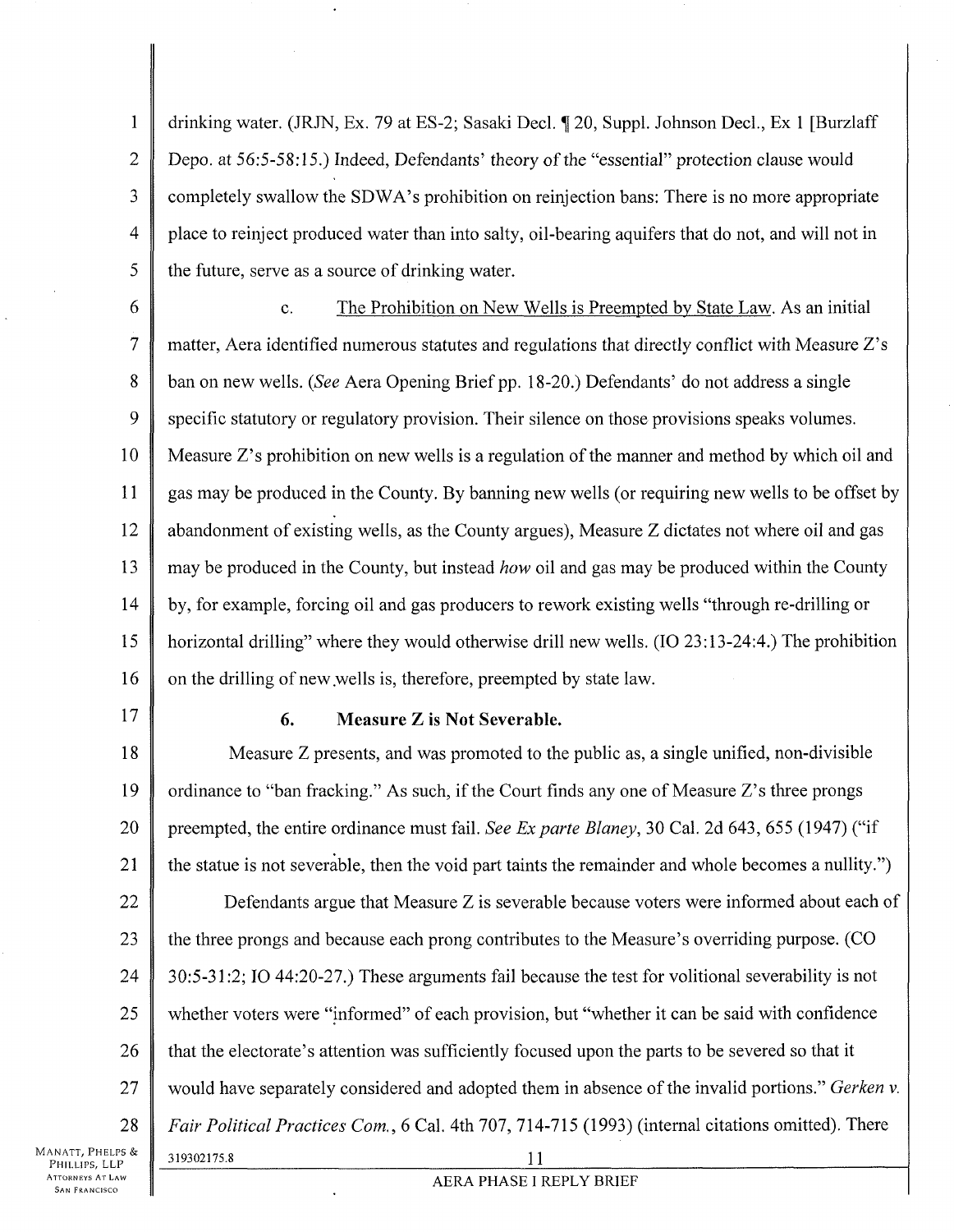1 2 3 is no evidence in the record that would allow the Court to find "with confidence" that the voters were sufficiently and separately focused on the three prongs of Measure Z such that any one of the prongs would have been adopted alone. Measure Z is therefore not volitionally severable.

- 4
- 5 6

# **C. The Mere Enactment of Measure Z Would Effect a Facial Taking.**

### **1. Regardless of its Interpretation, Measure Z Strips Aera and the other Producers of All Economically Beneficial Use of Its Property Interests in the San Ardo Field.**

7 8 9 10 11 12 13 14 15 16 Mere enactment of Measure Z, whether as written or with the County's interpretive gloss, effects a facial taking because it strips Aera of all economically beneficial use of its property interests. Aera's property interests in the San Ardo field derive value solely from the right to extract and produce oil and gas resources, and Aera does not have the right, under its oil and gas leases, to use the San Ardo Field other purposes. (Anderson Decl., Exs. A-G.) To exercise their rights in the San Ardo Field, oil and gas producers must be able to drill new wells and to reinject produced water for steam flooding, storage, and disposal. Thus, because Measure Z, on its face, prohibits both the drilling of new wells and the injection and impoundment of wastewater, it deprives all oil and gas interest holders of the economically beneficial use of their property. a. San Ardo Operators Must Be Able to Inject or Impound Wastewater to

17 18 19 20 21 22 23 24 Store and Dispose of Produced Water. If oil and gas producers are not permitted to inject or impound produced water for use in steam flooding and for storage and disposal, all oil and gas operations at San Ardo field will cease. (Kemp Decl., Ex. A at 49; Sasaki Decl. 147.) As set forth in Aera's Opening Brief, given the geological composition of the San Ardo Field, steam flooding is the only viable means of extracting oil and gas in the County. (*See* Aera OB 25:6 27:10.) By prohibiting the injection and impoundment of produced water for steam flooding purposes, Measure Z precludes all San Ardo operators from producing the oil and gas reserves from which their property interests derive.

25 26 27 28 Further, because it is impossible to produce oil without also producing associated water *(see* Aera OB 25:6-27:10), all oil and gas producers in the San Ardo Field must be able to dispose of that produced water—through injection or impoundment for purposes of storage and/or disposal. In the past nine years, water production from the San Ardo Field has exceeded 300,000 319302175.8 12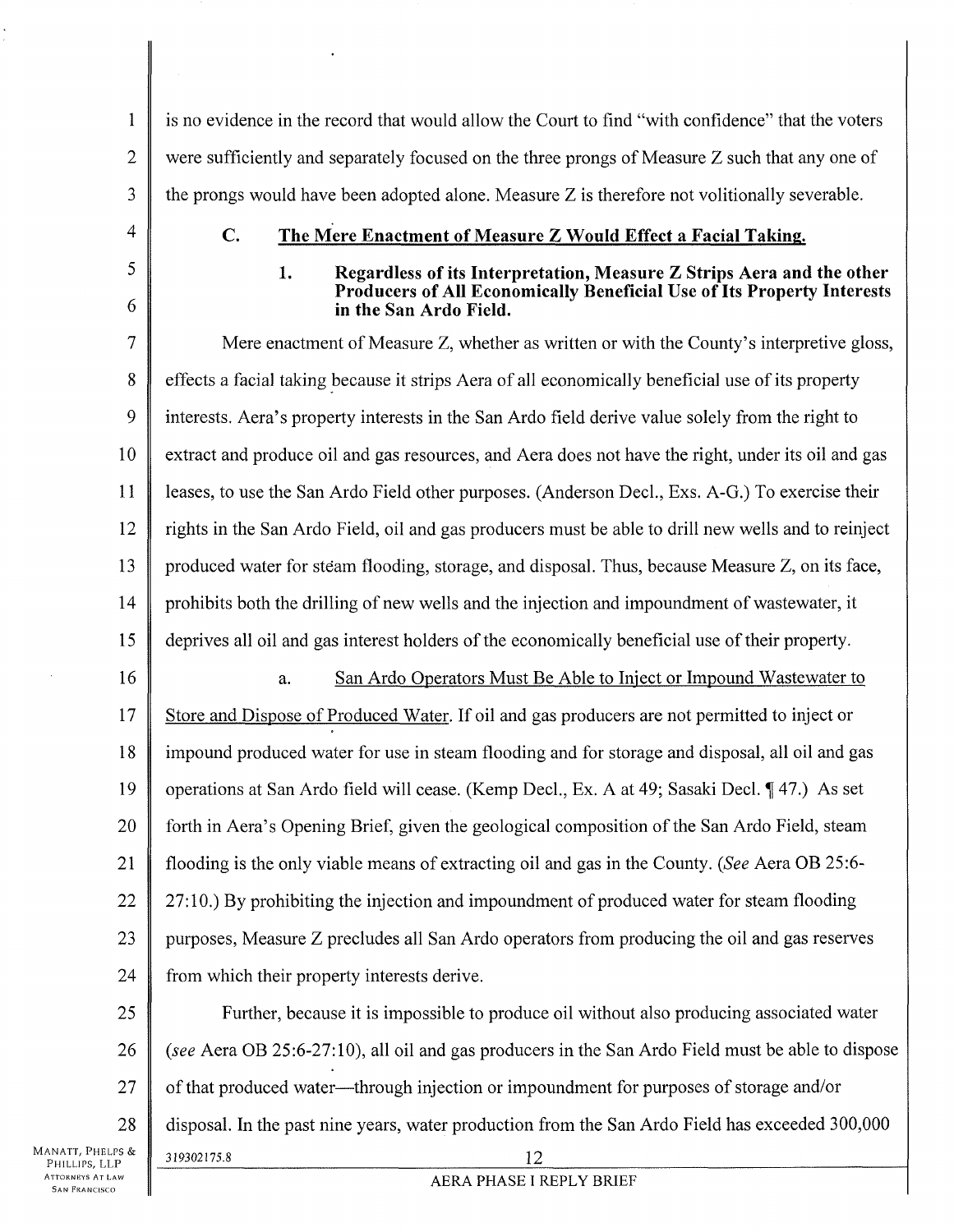**1**  2 3 4 barrels per day. (Kemp Dec!., Ex. A at 49; JRJN, Ex. 79 at ES-2.) Of that total, approximately 44 percent is used for steam flooding. But the remaining 56 percent must be disposed of. (Sasaki Decl. Tfif 36-38; JRJN, Ex. 79 at 6.) If producers cannot inject the remaining produced water, no producer can continue to operate. (Kemp Decl., Ex. A at 47-49; Sasaki Decl. 147.)

5 6 7 8 9 10 11 12 13 14 15 16 17 Even if the Court accepts Defendants' interpretation of Measure Z with respect to steam flooding and treated wastewater disposal, Measure Z still effects a facial taking. First, not all water reinjected for use in steam flooding will be brought to the surface with the oil and gas reserves. Inevitably, some portion of the injected water will remain stored and/or disposed of underground. (Supp. Sasaki Decl.  $\P$  8.) Thus, Defendants strained interpretation that Measure Z permits steam flooding appears to be based on a misunderstanding of the oil and gas production process. Second. Defendants assert that Measure Z would allow for disposal of water after reverse osmosis treatment. But the reverse osmosis process only purifies about 75 percent of the water run through the process. (Kemp Decl., Ex. A at 49; Tubbs Decl.  $\P$  38-41.) The remaining 25 percent becomes a "brine stream" that contains high concentrations of dissolved salts, and must be reinjected underground for disposal. (Kemp Decl., Ex. A at 5, 49; Tubbs Decl. 11 38-41.) If the remaining brine stream cannot be disposed of underground, oil and gas production at the San Ardo Field cannot continue. (Tubbs Decl. 141.)

18 19 20 21 22 23 24 25 26 b. San Ardo Operators Must Be Able To Drill New Wells. On its face, Measure Z prohibits drilling *any* new wells from which to extract oil and gas. As set forth in Aera's Opening Brief, that prohibition would immediately impact the production, operations, and economics of the San Ardo Field, and would force a premature end to the field's life—long before even a fraction of the estimated 850 million remaining barrels of economically recoverable oil and gas reserves can be produced. (*See* Aera OB 24:5-25:5.) Tellingly, Defendants do not address whether a complete prohibition of new wells would strip Aera of all economically beneficial use of its property interests in the San Ardo Field.<sup>7</sup> c. Section 6 Does Not Save Measure Z. Defendants assert that section 6 of

27

28

 $<sup>7</sup>$  The County's counter-textual interpretation of the no new wells provision does not change the ultimate analysis:</sup> because operators cannot dispose of their wastewater, oil production in the County necessarily will cease.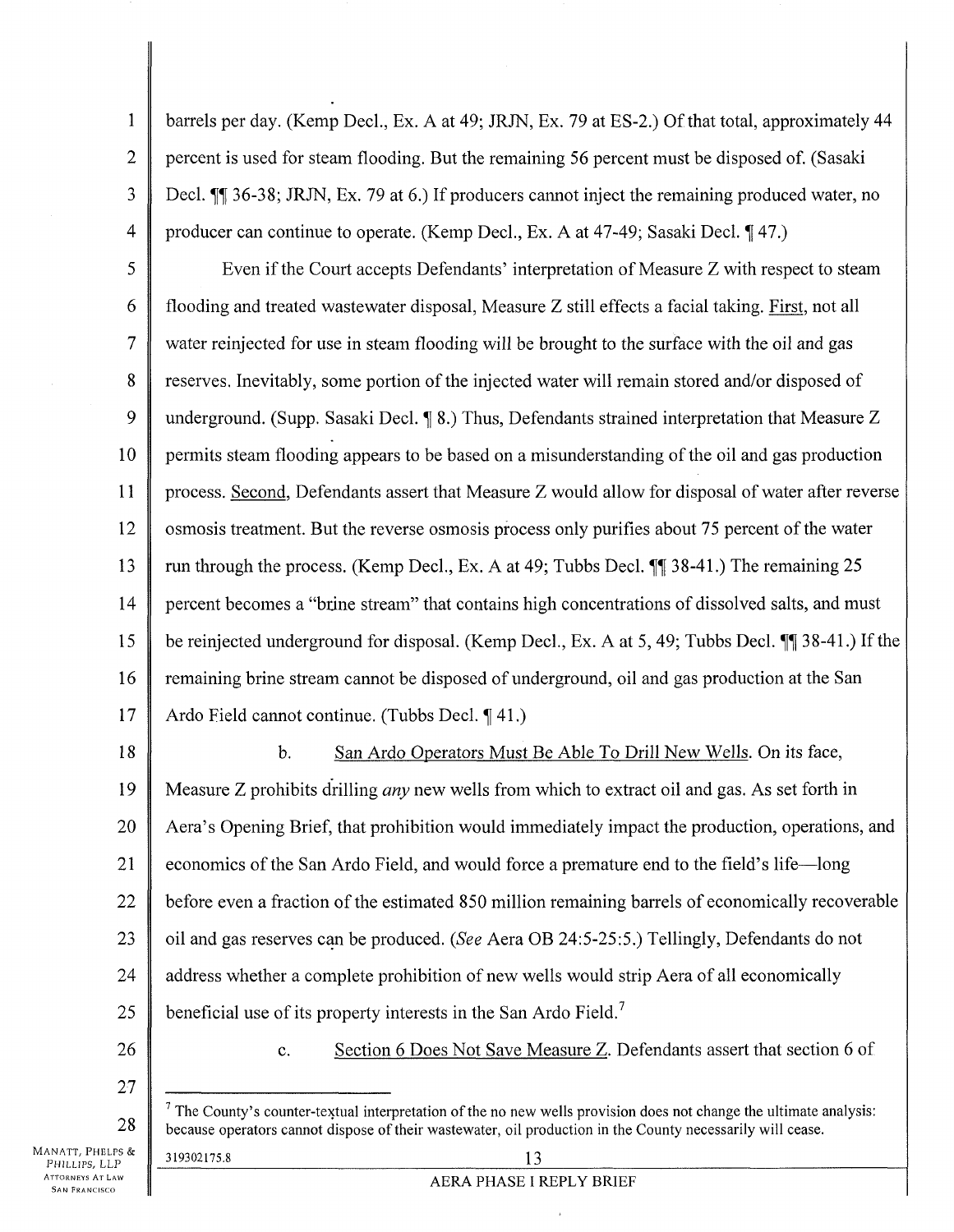**1** 

Measure Z prevents a facial taking.<sup>8</sup> Defendants are mistaken, for two reasons:

2 3 4 5 6 7 8 9 10 **11**  12 13 14 15 16 17 18 19 20 21 22 23 24 25 26 First, section 6 only provides the possibility of administrative relief *after* Measure Z has been applied and Aera's property has been taken. As discussed at length above, upon becoming effective, Measure Z would require operators to, *inter alia,* stop injecting wastewater for storage and disposal. Only after operators file an exemption application and the Board of Supervisors issues a determination, may operators resume their production efforts. This is the exact opposite of the administrative procedures that were at issue in the two cases cited by Defendants, *Home Builders Ass'n ofN California* v. *City of Napa,* 90 Cal. App. 4th 188 (2001); *San Mateo County Coastal Landowners' Ass'n* v. *County of San Mateo,* 38 Cal. App. 4th 523 (1995). For example, the ordinance challenged in *Home Builders* imposed, as a condition to obtaining a permit for future development, the requirement that 10% of all new construction in the city be "affordable." *Home Builders,* 90 Cal. App. 4th at 192. It did not impact existing development. Likewise, the *San Mateo* ordinance conditioned approval of permit applications upon applicants granting the county open space or agricultural easements. *San Mateo,* 38 Cal. App. 4th at 545. In contrast, Measure Z directly impacts the *existing* operations at San Ardo Field by requiring operators to change the way that they produce oil *before* their application for an exemption is even considered. And even if operators are granted an exemption under Section 6, they are required to suspend their operations until the Board of Supervisors issues a determination. At present, it is entirely unclear how long the exemption process will take, but even applicants that eventually do obtain an exemption will be deprived of the economically beneficial use of their property while the application is pending, and any suspension of operations may render restarting oil production in San Ardo not economically viable, making that deprivation permanent. (Tubbs Decl.  $\llbracket$  57.) Second, section 6 improperly restricts the availability of administrative relief by requiring that an operator demonstrate a taking by "substantial evidence." There is no such heightened evidentiary requirement under either the California or Federal Constitution. *Pennsylvania Coal*   $\delta$  Section 6 provides, as relevant here: "In the event a property owner contends that the application of this Initiative effects an unconstitutional taking ... the Board of Supervisors may grant... an exception to the application of any

28

27

provision this Initiative if the Board of Supervisors finds, based on substantial evidence, that both (1) the application of that provision of this Initiative would constitute an unconstitutional taking of property, and (2) the exception will allow additional or continued land uses only to the minimum extent necessary to avoid such a taking." (AR 137.)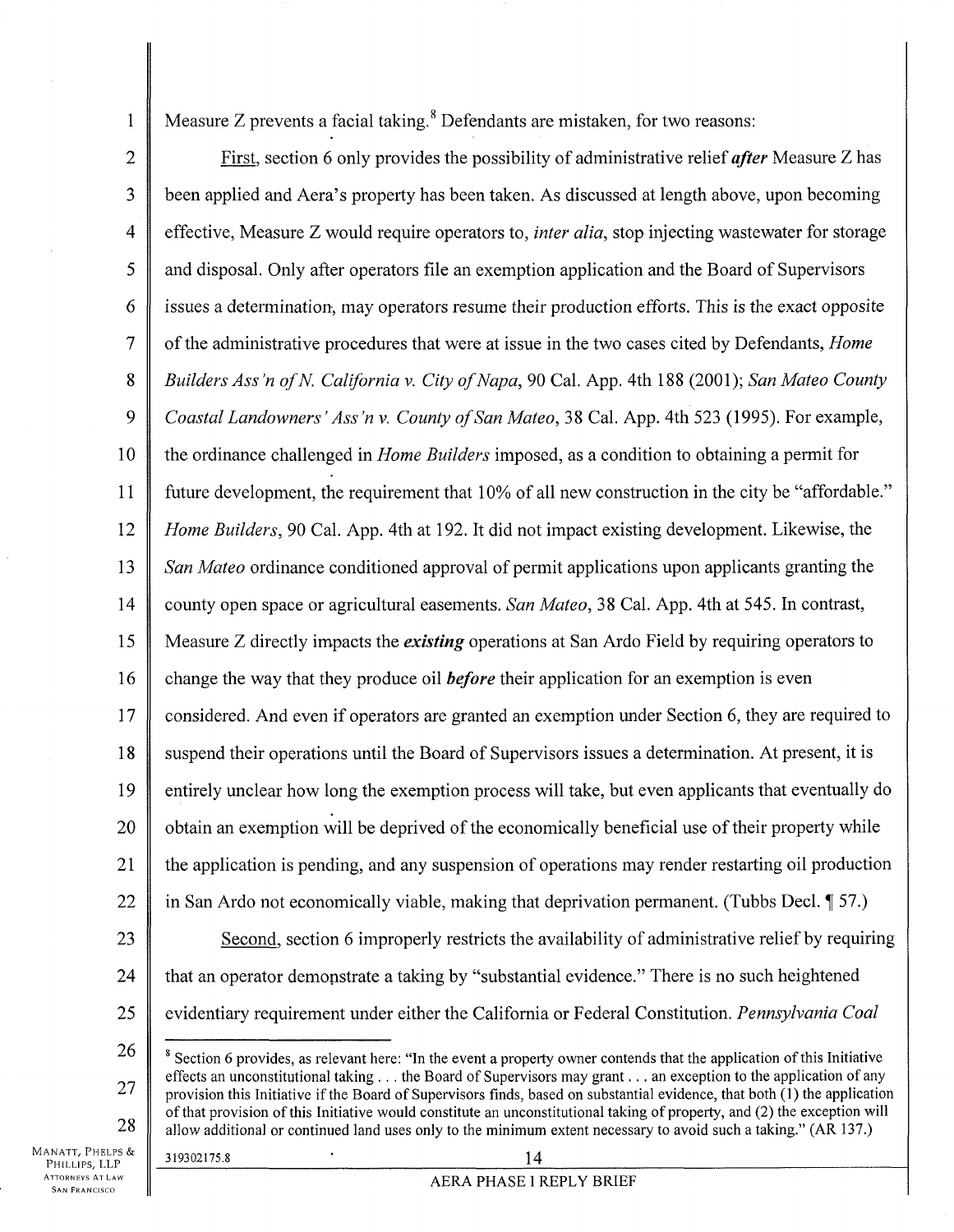1 2 3 4 *Co.* v. *Mahon,* 260 U.S. 1003, 1014 (1992) (finding city ordinance constituted an as-applied taking of plaintiffs' property right in the extraction of oil without applying a heightened evidentiary standard).The County cannot trample Aera's constitutional rights and then require Aera to meet a heightened burden to vindicate its rights.

5

6

7

8

9

10

d. Aera's Facial Takings Claim is Ripe for Review. Finally, Aera's facial takings claim is ripe for review prior to exhaustion of the County's administrative process. "The ripeness doctrine, requiring a final decision regarding the application of the regulation to the specific property, only applies to legal attacks on the regulation 'as-applied' to a specific property. It does not apply when a property owner challenges the 'facial' validity of the land use regulation." *San Mateo,* 38 Cal. App. 4th at 547, fn. 16.

11 12 13 14 15 16 Interveners urge that "because 'a court cannot determine whether a regulation has gone 'too far' unless it knows how far the regulation goes,' *MacDonald, Sommer & Frates* v. *Yolo County, 477 U.S. 340, 348 (1986), this Court should find that Petitioners cannot go forward at* this time on their takings claims.'" (10 53:11-18.) This argument ignores clear precedent (which Intervenors cite for a different proposition) that limits the ripeness doctrine to as-applied takings. The argument has no merit applied to Aera's facial claim.

17 18 **2. Measure Z's "Amortization" Provision Cannot Remedy the County's facial Taking of Aera's Property Interests in the San Ardo Field.** 

19 20 21 22 23 24 25 26 27 28 Defendants argue that the concept of amortization can be applied to oil and gas production because it has been utilized to regulate land uses other than billboards, including cement mixing plants, wrecking yards, adult bookstores, and nudist camps. (CO 39:3-21; 10 56:3-11.) There is a key difference between oil and gas production operations, however, and the types of businesses to which the amortization concept has been applied: oil and gas production requires ongoing capital infusions to merely maintain a steady rate of production, whereas most business require capital up front and then predominantly only operating expenses as the business continues. The California Supreme Court noted this very nature of extractive business, finding that "[i]f [they] may not expand, [they] cannot continue." *Hansen Bros. Enterprises, Inc. v. Board of Supervisors,* 12 Cal. 4th 533, 559 (1996). In other words, standing still—continuing to fund only operating expenses 319302175.8 15